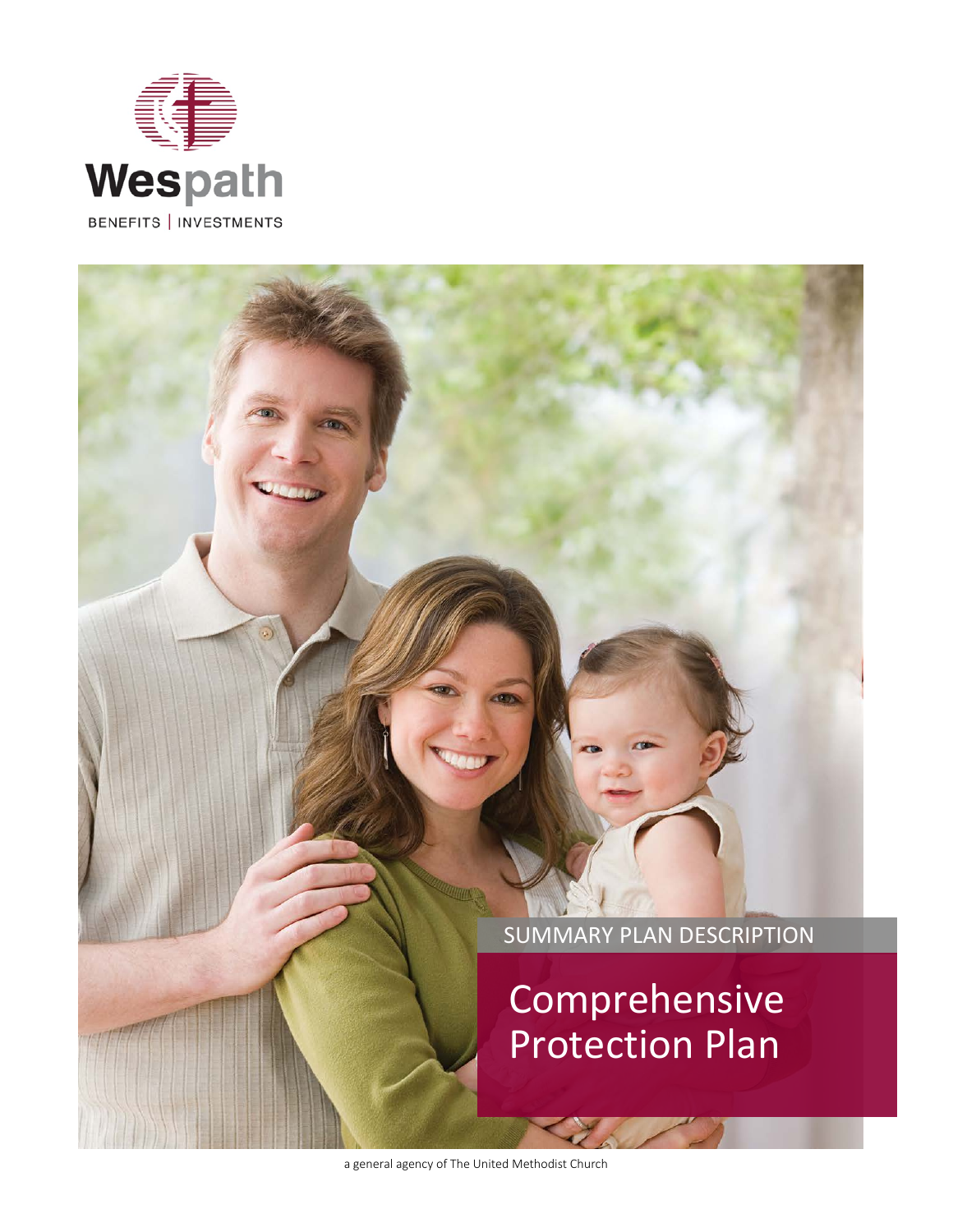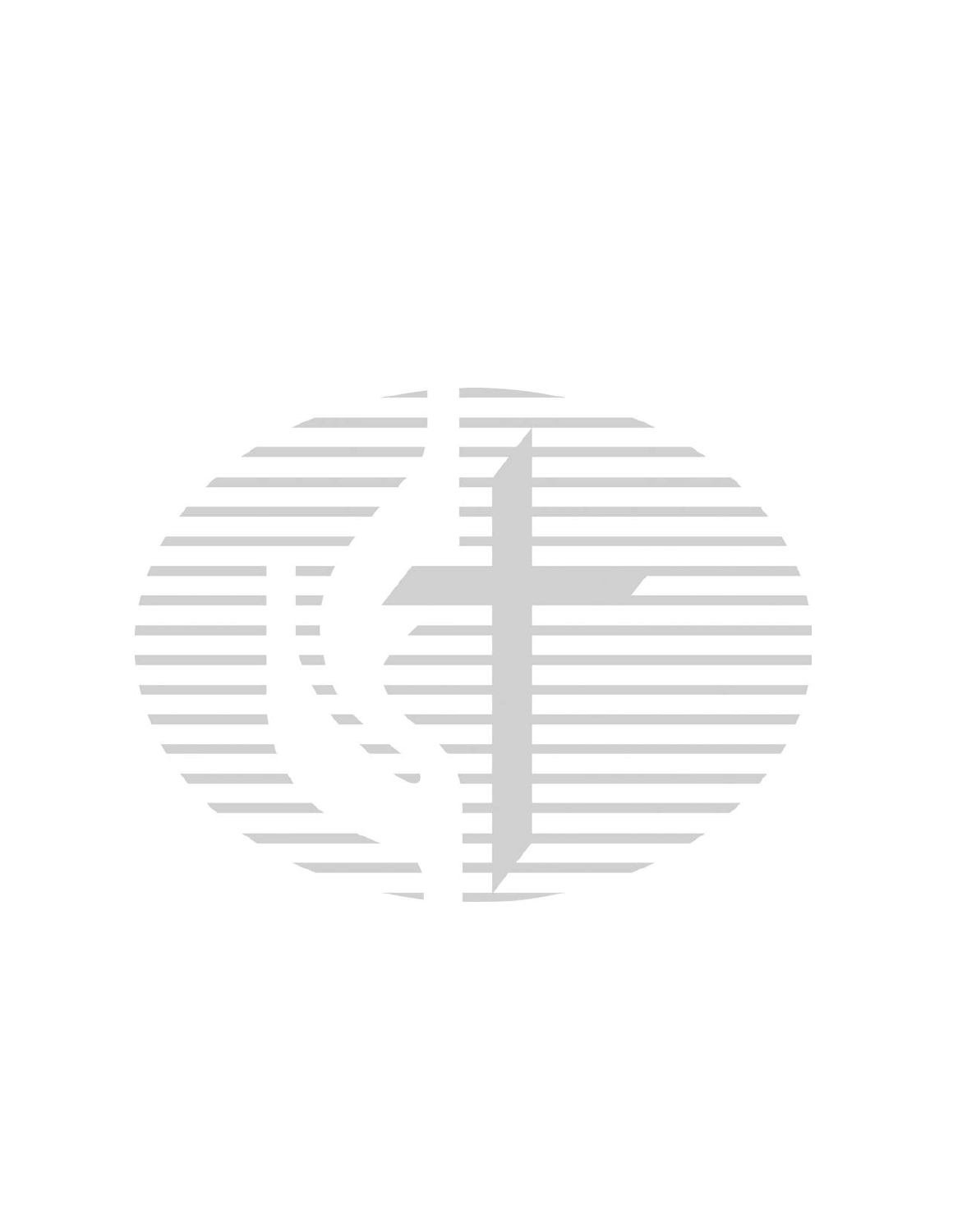# **Table of Contents**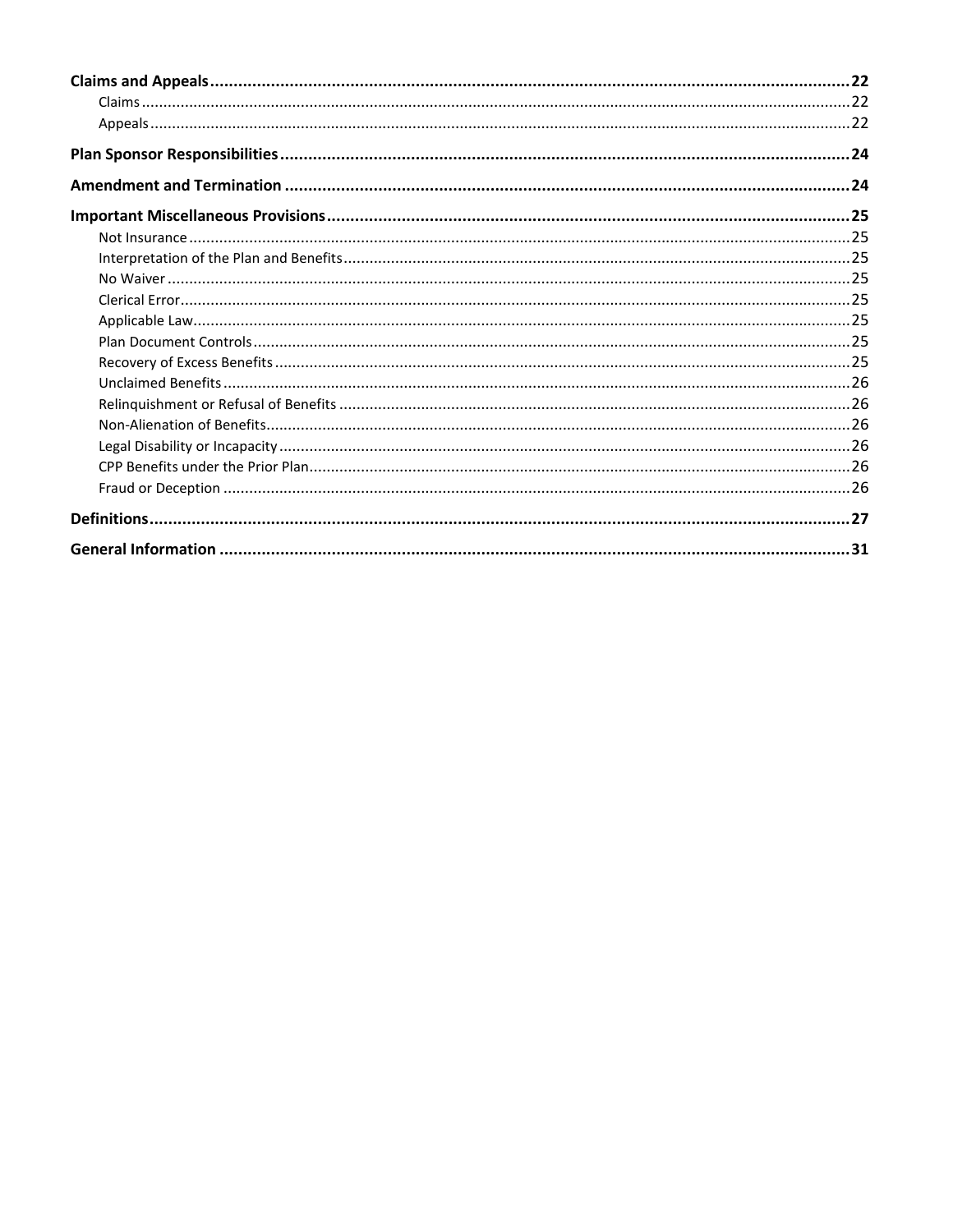## **Comprehensive Protection Plan**

### **WELCOME**

The General Board of Pension and Health Benefits of the United Methodist Church, Incorporated in Illinois [doing business as Wespath Benefits and Investments (Wespath)] has prepared this *Summary Plan Description* (SPD) to help you understand your disability and death benefit coverage and the terms of the benefits under the Comprehensive Protection Plan (CPP), which includes the Voluntary Transition Program (VTP), a severance (unemployment benefits) plan. Please read it carefully.

### **ABOUT THE PLAN**

The General Conference of The United Methodist Church established a welfare benefit plan for Clergy effective January 1, 1982. Wespath (a general agency of The United Methodist Church) maintains the Comprehensive Protection Plan, more commonly known as CPP (Plan), for the benefit of Clergy of The United Methodist Church.

The Plan is a "Church Plan" as defined in §414(e) of the Internal Revenue Code (Code), as amended, and §3(33) of the Employee Retirement Income Security Act of 1974 (ERISA). The Plan's status as a Church Plan has significant legal meaning; you can read more about it in the "Important Miscellaneous Provisions" section.

### **SERVING THE UNITED METHODIST CHURCH**

The General Conference established Wespath to supervise and administer the employee benefit plans of The United Methodist Church. Wespath, in accordance with the provisions of *The Book of Discipline*, administers the Plan for the benefit of its Participants to better enable them to serve the Church. You can help Wespath be a good steward by ensuring that the information you provide to your Plan Sponsor and Wespath is timely and accurate.

### **EXPLANATION OF TERMS**

You will find terms starting with capital letters throughout this SPD. Most of the terms are explained in the "Definitions" section; others may be defined in the text.

### **QUESTIONS**

If you have questions about the benefit plans administered by Wespath, please do not hesitate to contact us. For more information, please visit our website at **[www.wespath.org.](http://www.wespath.org/)** Or you may call Wespath at **1-800-851-2201**.

### **IMPORTANT NOTICES**

#### **Claims Administrator**

The Claims Administrator for the disability benefits under the Plan is Liberty Life Assurance Company of Boston. Wespath has engaged the Claims Administrator through administrative service agreements and contracts to provide the Plan's Claims processing and Claims determination. Wespath has assigned some of its administrative duties with respect to the Plan to the Claims Administrator. Wespath has delegated the administrative authority to review and recommend approval or denial of Claims for disability benefits to the Claims Administrator. Please contact Wespath if you have questions regarding the manner in which the Claims Administrator and Wespath share duties under the Plan.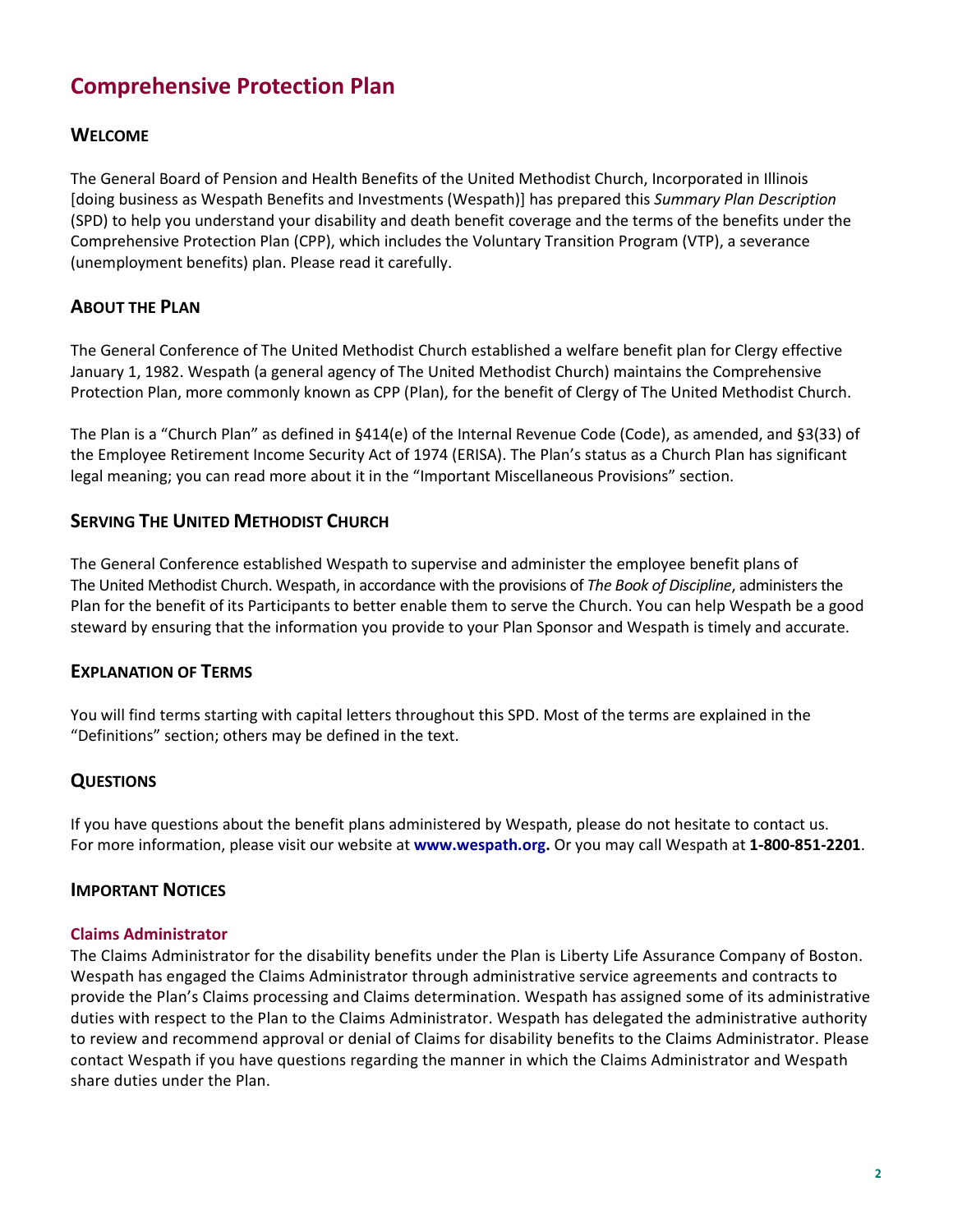### **This Plan Is Not a Contract of Employment**

Nothing contained in this SPD or the Plan will be construed as a contract or condition of employment between Wespath, any Conference, other Plan Sponsor, or any other employer and any Participant. All Participants are subject to discharge to the same extent as if their Conference or employer had never adopted the Plan.

### **ELIGIBILITY**

If you are appointed to a Plan Sponsor of CPP, you may be eligible for coverage under the Plan. Your eligibility depends on the rules of the Plan and the elections made by your Plan Sponsor in its Adoption Agreement. Contact your Plan Sponsor or Wespath if you have questions regarding your eligibility under the Plan. The descriptions below are some general rules that govern the Plan.

### **Plan Sponsors**

Generally, the Conference is the Plan Sponsor for elders, deacons and local pastors who are not appointed to extension ministries.

- If you are a Bishop, your Plan Sponsor is the General Council on Finance and Administration (GCFA).
- If you are Clergyperson who is under an appointment serving a Conference or Conference-Elective Entity, your Plan Sponsor is the Conference.
- If you are appointed to a general agency, your Plan Sponsor is the general agency to which you are appointed.
- If you are classified in a category not described above, your Plan Sponsor is your Salary-Paying Unit.

### **Adoption Agreements**

A Plan Sponsor elects to sponsor CPP by executing an Adoption Agreement with Wespath. An Adoption Agreement is a contract through which a Plan Sponsor agrees to cover its Employees in the Plan, promises to abide by the terms of the Plan, and assumes certain duties and obligations.

Through *The Book of Discipline*, CPP requires that certain Clergy be covered under the Plan, as outlined in the "General Participation" section below. In addition, Plan Sponsors have the discretion to elect coverage for additional Clergy. A Plan Sponsor must specify in its Adoption Agreement the additional individuals, if any, it wishes to make eligible. The Adoption Agreement may also specify what portion of the Contribution is your responsibility as the Participant, if any.

### **General Participation**

If you are a Clergy in one of the classes described below, your Plan Sponsor must provide coverage for you under the Plan if you are also serving a full-time appointment and receiving Plan Compensation equal to at least 25% of the DAC:

- An active Bishop of The United Methodist Church or the Puerto Rico Methodist Church;
- A full, provisional or associate Clergy member (including a deacon or central conference clergy member appointed to a Conference) of The United Methodist Church or another Methodist denomination;
- A local pastor of The United Methodist Church or the Puerto Rico Methodist Church; and
- A Clergyperson of another denomination appointed to a charge of The United Methodist Church or the Puerto Rico Methodist Church, if you are not participating in a similar program sponsored by your own denomination.

To participate in the Plan, you must be eligible to participate in a Church Plan as defined by Code §414(e), properly enrolled by your Plan Sponsor and satisfy the equivalent of either: 1) a certificate of good health, or 2) the tests provided for in ¶315.6 of *The Book of Discipline*. The required Contributions made on your behalf must be remitted on a timely basis to continue coverage in the Plan (see the "Contributions" section).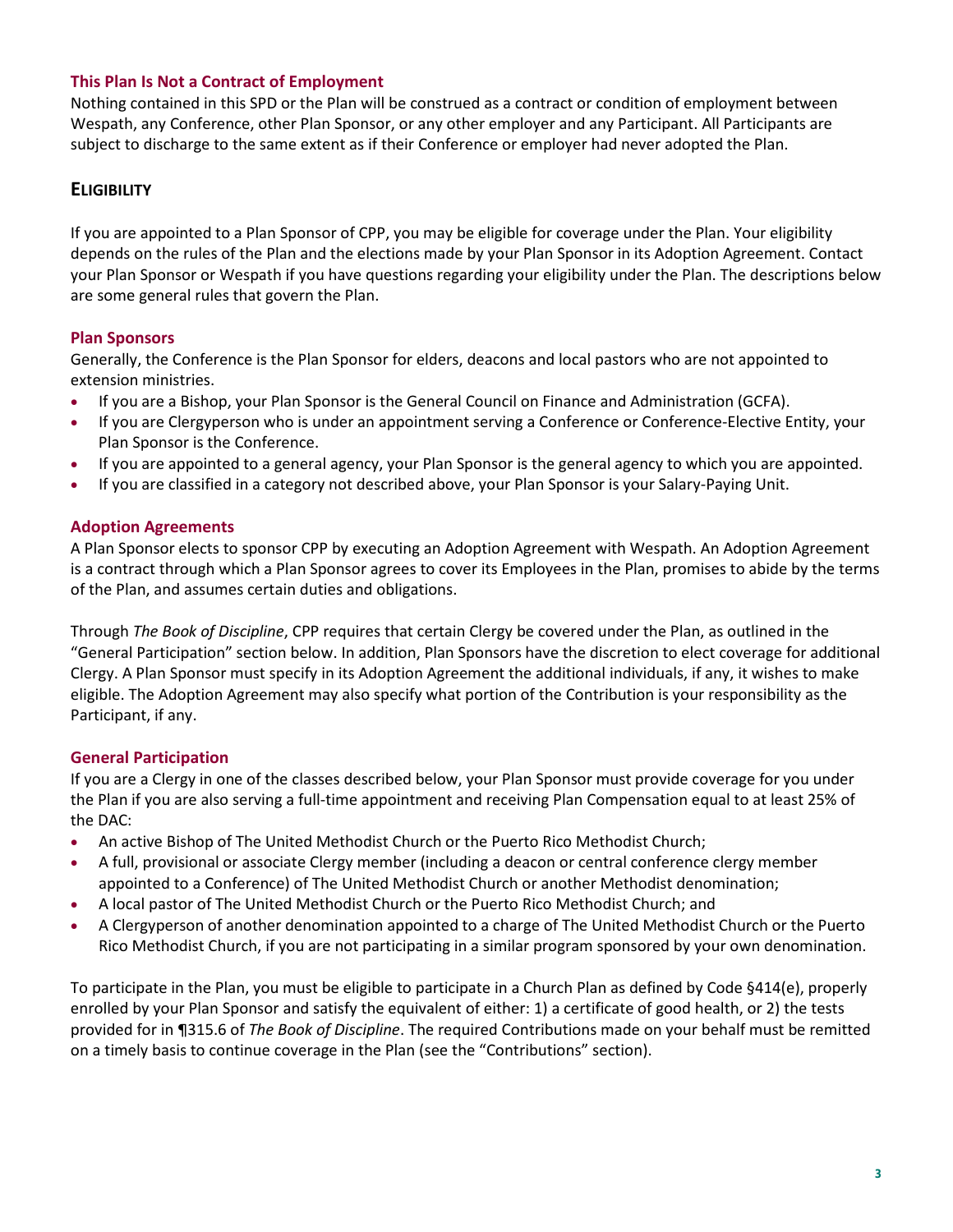### **Additional Plan Sponsor Elections**

If you do not satisfy the general participation eligibility rules, you still may be eligible to participate if your Plan Sponsor has elected to cover Clergypersons in your category. A Plan Sponsor can elect to cover certain groups, such as Clergy on certain types of leave and Clergy appointed less than full-time by making the appropriate election on its Adoption Agreement.

Conference Plan Sponsors may elect to cover the following classes of clergy if they are appointed three-quarters time and earn at least 25% of the DAC:

- full and provisional members (elders and deacons), associate members and clergy of other Methodist denominations; and
- local pastors and members of other (non-Methodist) denominations

Conference Plan Sponsors may also elect a 12-month continuation of coverage for Active Participants who, due to a leave of absence, sabbatical leave or appointment to attend school, are not otherwise eligible to continue coverage. Continuation of coverage can be elected for:

- Medical leave of absence
- Sabbatical leave
- Voluntary leave of absence (personal, family, transitional)
- Attend school, as a provisional member or after serving an appointment (other than appointments to attend school as a full or associate member)

Plan Sponsors that are not Conferences (i.e., Salary-Paying Units, such as employers) may elect to cover full, provisional or associate Clergy members (including deacons) of The United Methodist Church or another Methodist denomination if they are:

- appointed three-quarters time; and
- earning at least 25% of the Denominational Average Compensation (DAC).

Your Plan Sponsor may not have elected, through its Adoption Agreement, to allow, or the Plan's terms may not allow, you to participate if you are on certain types of leaves or you are appointed less than full-time. Please contact your Plan Sponsor to determine whether it has elected any additional eligibility options.

If you apply for CPP disability benefits and are denied, you are eligible for up to 90 days of additional CPP coverage after the end of the 12-month limit above if you are appealing the denial of the disability benefit claim.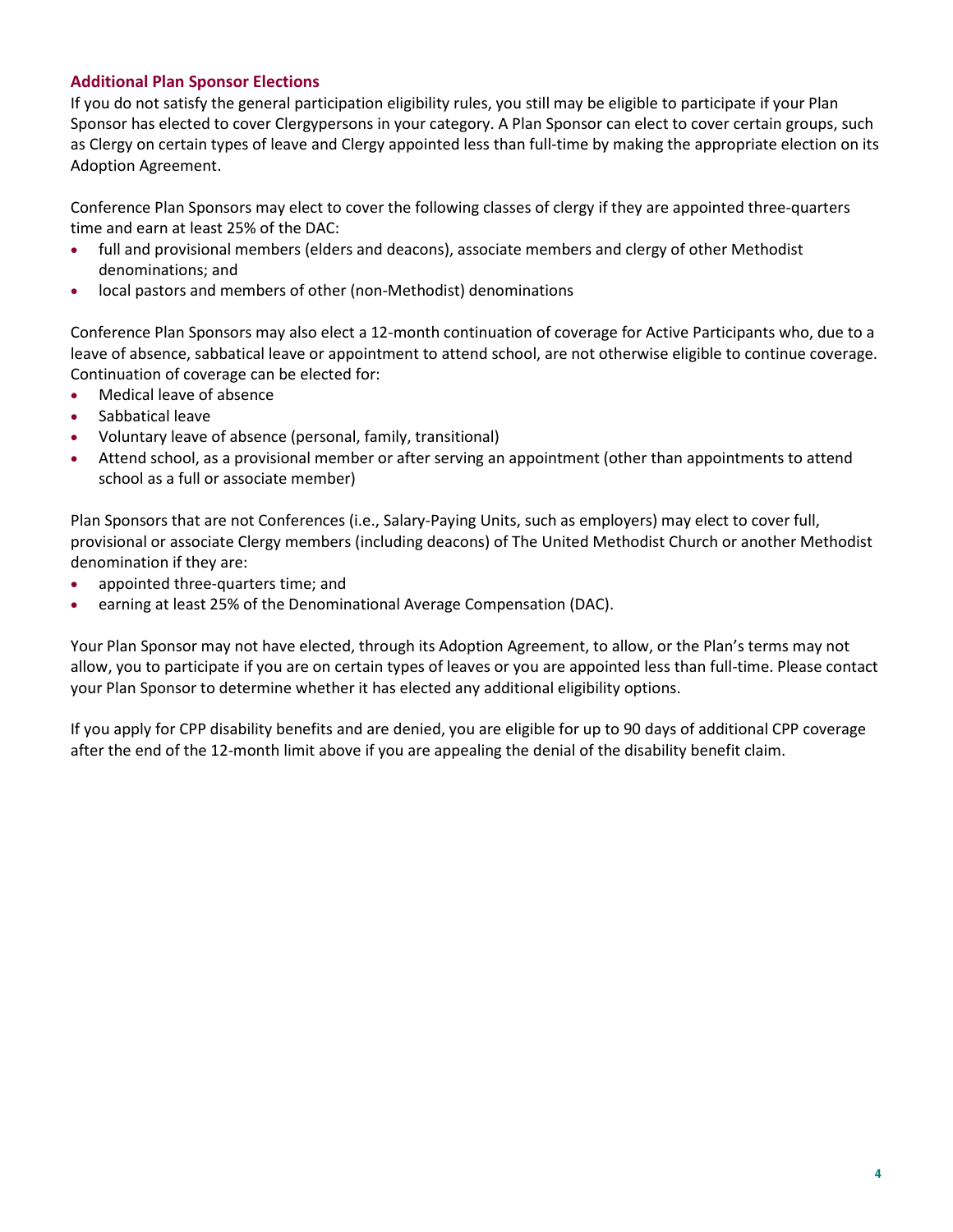### **Retired Participation**

You will be covered by the Plan during retirement as a Retired Participant and therefore eligible for a death benefit<sup>[1](#page-7-0)</sup> in retirement if you:

- **1)** were an *Active Participant on or after January 1, 1987* who:
	- was eligible to receive a benefit on your retirement date from the Clergy Retirement Security Program (CRSP), if you were participating in CRSP at the time of retirement, or
	- retired at age 62 or older with at least 30 years of service if you were serving a general agency or extension ministry and not participating in CRSP on your retirement date, and in either case
	- have been an Active Participant as outlined in the following table:

| <b>Date of Retirement</b> | <b>Required CPP Participation</b>                                                   |  |
|---------------------------|-------------------------------------------------------------------------------------|--|
| 12/31/11 or before        | Two full consecutive years immediately prior to retirement;                         |  |
|                           | 5 of the 10 years immediately preceding retirement or at least 25 years in CPP      |  |
| $01/01/12 - 12/31/12$     | Any 5 of the 10 years immediately preceding retirement or at least 25 years in CPP  |  |
| $01/01/13 - 12/31/13$     | Any 6 of the 10 years immediately preceding retirement or at least 25 years in CPP  |  |
| $01/01/14 - 12/31/14$     | Any 7 of the 10 years immediately preceding retirement or at least 25 years in CPP  |  |
| $01/01/15 - 12/31/15$     | Any 8 of the 11 years immediately preceding retirement or at least 25 years in CPP  |  |
| $01/01/16 - 12/31/16$     | Any 9 of the 12 years immediately preceding retirement or at least 25 years in CPP  |  |
| $01/01/17 - 12/31/17$     | Any 10 of the 13 years immediately preceding retirement or at least 25 years in CPP |  |
| $01/01/18 - 12/31/18$     | Any 11 of the 14 years immediately preceding retirement or at least 25 years in CPP |  |
| $01/01/19 +$              | Any 12 of the 15 years immediately preceding retirement or at least 25 years in CPP |  |

However if you were an Active Participant on December 31, 2016 and your CPP coverage stopped as of *January 1, 2017* because you were serving a part-time appointment or on a leave of absence that was no longer covered, you may be covered in CPP during retirement if as of June 30, 2017 you would be:

- at least 60 years old with 8 of the 11 years in CPP immediately preceding June 30, 2017; or
	- $\geq$  at least 57 years old with 20 years in CPP, and
- retire at age 62 or older with at least 30 years of service
- **2)** were an *Active Participant prior to January 1, 1987* who:
	- retired while participating in CPP, and
	- began receiving an annuity under the Ministerial Pension Plan (MPP).
- **3)** were *receiving an annuity benefit from your Conference as of January 1, 1982* and:
	- had lump-sum death benefit coverage from your Conference on December 31, 1981; or
	- received pension credit from your Conference in the year in which you entered into the annuity, if your Conference did not have a death benefit plan on December 31, 1981.
- **4)** are a *Bishop elected by a jurisdictional conference who retired prior to January 1, 1982*.

### **Effective Date of Participation**

If you are eligible to be an Active Participant through general or additional participation described above, your Plan Sponsor will enroll you in CPP. Generally, your effective date of participation is the date you satisfy the eligibility requirements.

<span id="page-7-0"></span> $<sup>1</sup>$  These rules determine eligibility for death benefits if the Participant's death occurred on or after January 1, 2009.</sup>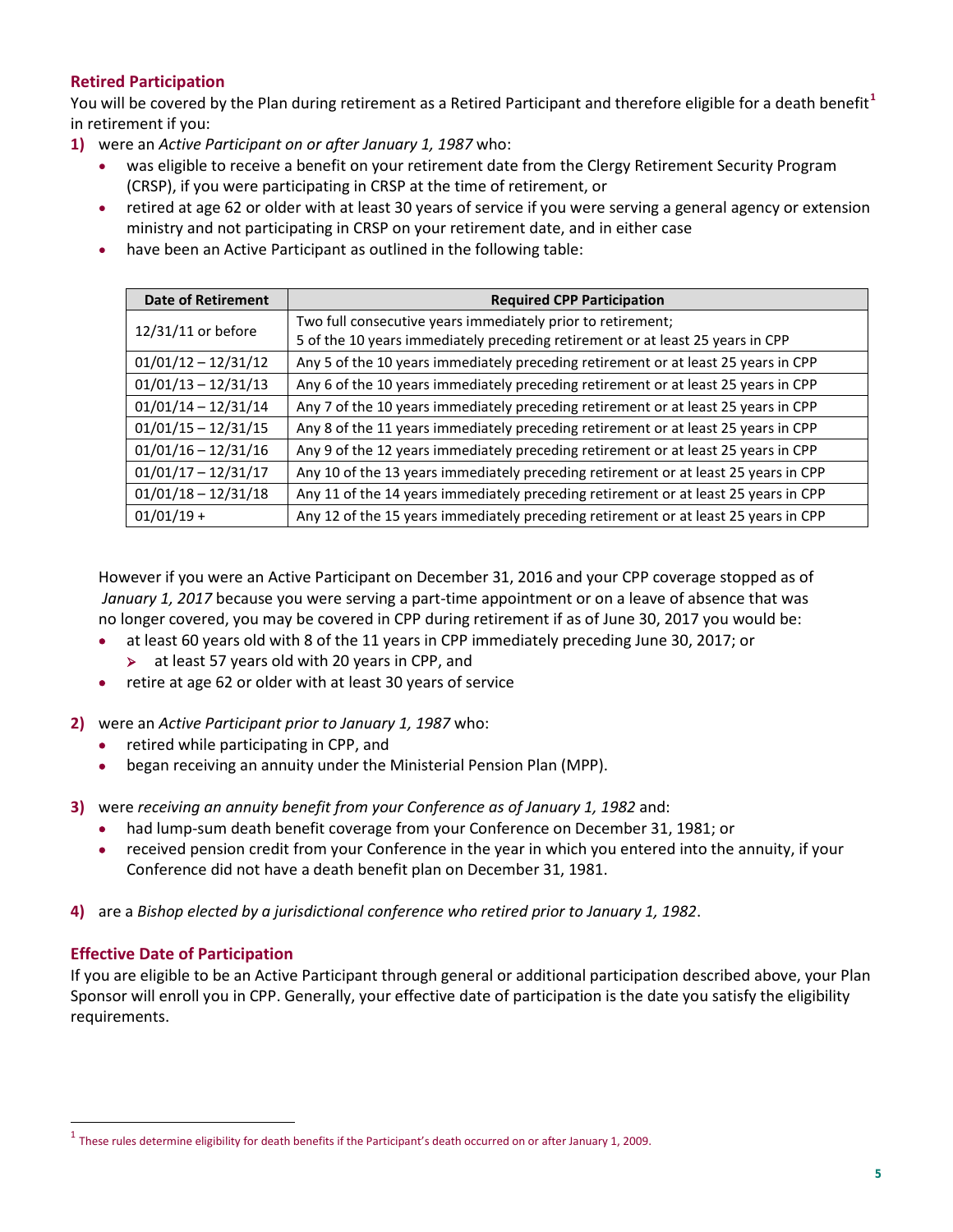### **Mistaken Participation**

### *Enrollment of an Ineligible Clergyperson*

If you are not eligible for CPP but your Plan Sponsor enrolls you by mistake, you will not have any rights to benefits. If the error is discovered after Contributions have been made, Wespath will return the amounts contributed on your behalf (unless benefit payments have been made). If you or your Beneficiary have received benefit payments, Wespath will not return the Contributions unless and until you reimburse Wespath for the mistaken benefit payments. Wespath has the right to obtain reimbursement of any mistaken benefit payments from you or the recipient of such payments.

### *Omission of an Eligible Clergyperson*

If you should be enrolled in CPP but are not enrolled, you will not have any rights to benefits under CPP until you are properly enrolled. Upon discovery of the error, the Plan will permit your enrollment retroactively to the date you were first eligible. However, if the error is discovered after Contributions for you would have been due, the Plan will only allow retroactive enrollment after your Plan Sponsor pays retroactive Contributions and related penalties and fees as determined by Wespath.

### **Termination of Participation**

Your participation in CPP will terminate effective the earliest of the following:

- you no longer satisfy the Active Participant eligibility requirements,
- your Plan Sponsor fails to make required Contributions or falls more than 180 days behind on Contributions (see the "Contributions" section below),
- you retire but do not satisfy the Retired Participant eligibility requirements,
- the Adoption Agreement of your Plan Sponsor is terminated, or
- General Conference terminates CPP.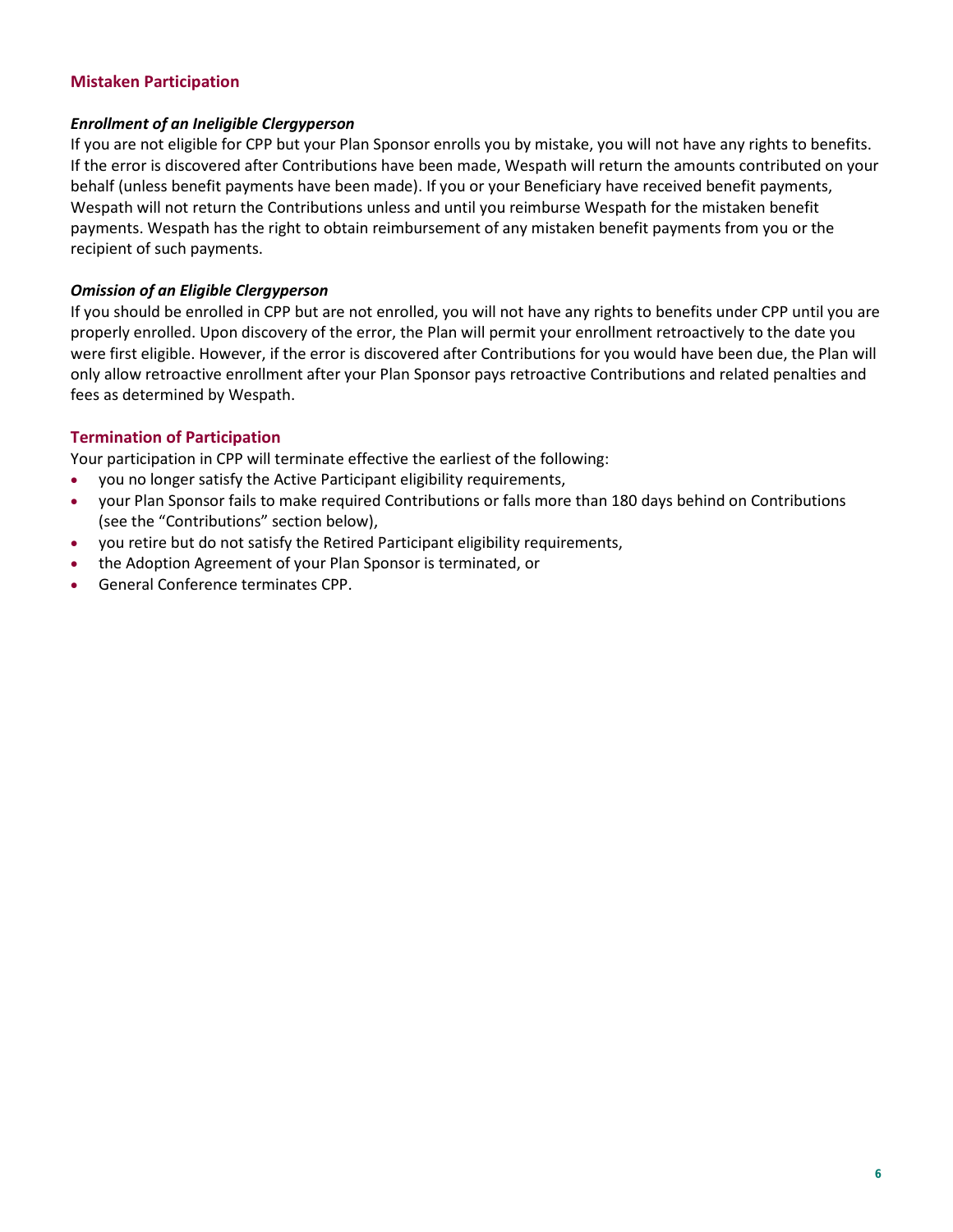### **CONTRIBUTIONS**

To maintain coverage as an Active Participant, your Plan Sponsor must remit Contributions on your behalf. The required Contributions are based on your compensation. The annual Contribution amount is 3% of your Contribution Base. Your Plan Sponsor may require you to pay a portion of the Contribution—up to 1% of your Contribution Base.

Regardless of the amount your Plan Sponsor requires you to contribute, your Plan Sponsor will be responsible for remitting all of the Contribution directly to Wespath. The annual Contribution amount will be payable in equal monthly installments for each month that you are an Active Participant. Each monthly installment will be due on or before the last day of the month.

### **Delinquent Contributions**

If your Plan Sponsor fails to make required Contributions on your behalf, Wespath will suspend your participation in CPP, and related benefits will be withheld or terminated.

If any Contributions are more than 30 days delinquent, Wespath will suspend your participation in CPP and any related benefits. You will remain suspended until your Plan Sponsor makes arrangements for the retroactive payment of the Contributions in a manner satisfactory to Wespath.

If any Contributions are more than six consecutive calendar months delinquent, Wespath will terminate your participation in CPP and any related benefits. Your termination will be effective on the last day of the six-month period and remain in effect until:

- the overdue Contributions for the period of coverage leading up to the termination are paid,
- the current month's Contribution for renewed participation, is paid, and
- you have established evidence of good health by submitting a medical report to Wespath.

If Wespath reinstates you following a termination of participation and benefits, you will be subject to a 180-day waiting period before you will be eligible to receive disability benefits (see the "Limitations and Exclusions" section).

If you die within the first 180 days of participation in CPP and your Plan Sponsor has not remitted any required Contributions to CPP, Wespath will withhold your benefits until your Plan Sponsor pays the required Contributions. If you die after the first 180 days, your Beneficiary will receive death benefits if there are no delinquent Contributions for more than 30 days.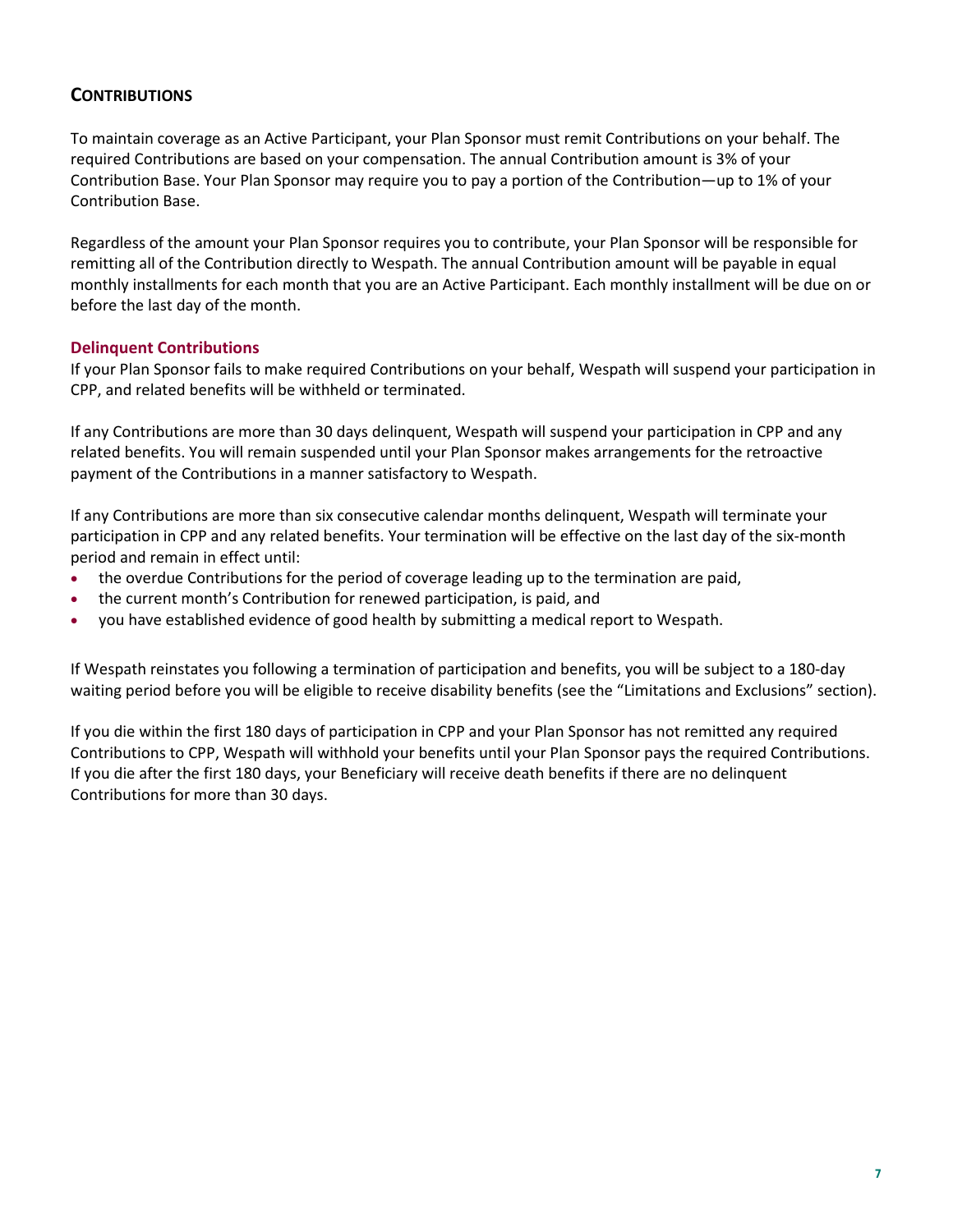### **DISABILITY BENEFITS**

If Wespath or its Claims Administrator determines that you are disabled as described below, and you were an Active Participant on the date you became disabled, you are entitled to disability benefits under the Plan, subject to certain exclusions and limitations discussed below.

Generally, you will receive disability benefits equal to 70% of your Plan Compensation. For the purposes of calculating disability benefits, Plan Compensation is limited to 200% of the DAC. Your disability benefits may be reduced for certain amounts, such as Social Security disability benefits or other income (see the "Reductions" section).

### **Definition of Disability**

Wespath or its Claims Administrator will consider you disabled, if, on the basis of medical evidence, you are unable to perform the usual and customary duties of a United Methodist Clergyperson due to bodily injury, disease, or behavioral illness or disorder expected to last for at least six continuous months. The Claims Administrator will consider your disability to have begun on the date you first were unable to perform the usual and customary duties of a Clergyperson.

Once you have been disabled for more than 24 consecutive months, a new definition of disability will apply to you. You will be considered disabled only if you are not able to engage in substantially all of the usual and customary duties pertaining to **any employment** for remuneration or profit in any occupation for which you are reasonably qualified by training, education or experience. In other words, the Plan considers you disabled during the first 24 months of your Claim if you are disabled from your own occupation (i.e., a United Methodist Clergyperson). After 24 months, however, the Plan only considers you disabled if you are unable to engage in any occupation.

### **Limitations and Exclusions**

In any case, you will **not** be considered disabled under CPP if your disability resulted from:

- your service in the armed forces of any country,
- warfare,
- intentional self-inflicted injury, or
- your participation in any criminal or unlawful act.

In addition, no disability benefits will be payable under the following circumstances:

- your disability resulted from illness other than an accident, and you:
	- $\triangleright$  became disabled as a result of any Pre-Existing Condition within the first two years of your participation in CPP or another long-term disability benefits plan provided by your Plan Sponsor if there was no more than a 30-day break in coverage between such plan and CPP, or
	- were not an Active Participant for at least 180 days before the date your disability is determined to have initially occurred in CPP or another long-term disability benefits plan provided by your Plan Sponsor if there was no more than a 30-day break in coverage between such plan and CPP.
- you did not submit a written application for disability benefits to Wespath within 365 days from the date your disability is determined to have begun (see the "Submitting an Application for Disability Benefits" section); or
- you are still receiving a salary or compensation from your Salary-Paying Unit.

If you submit your Claim for disability benefits *within 180 days* of your date of disability and Wespath approves disability benefits on a retroactive basis, the Plan will not pay retroactive benefits more than 365 days prior to the approval date.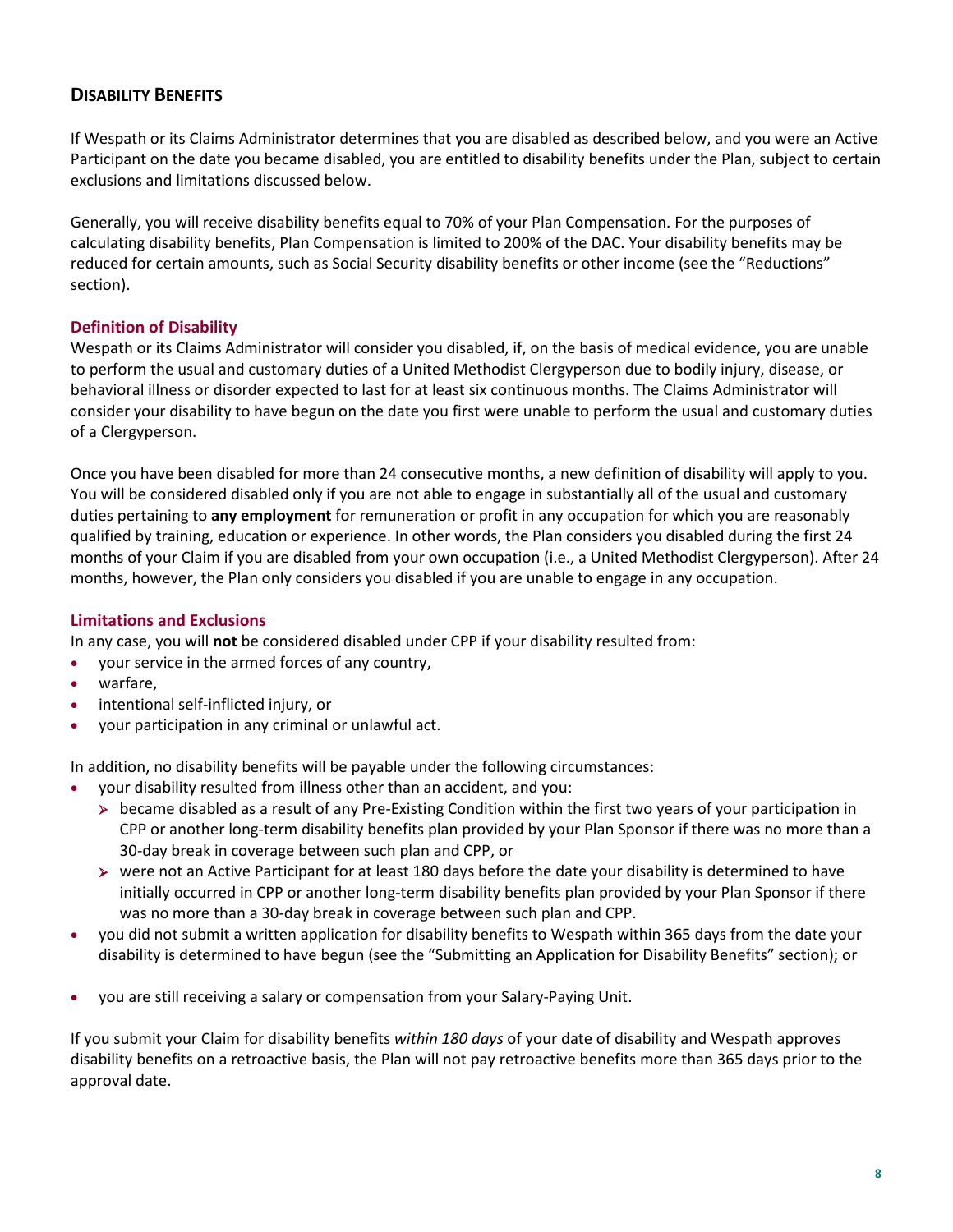On the other hand, if you submit your Claim for disability benefits *more than 180 days after but less than 365 days after* your disability date and Wespath approves disability benefits on a retroactive basis, the Plan will not pay retroactive benefits more than 180 days prior to the approval date. *This means you should submit your claim in a timely manner, as close to your disability date as possible.* 

You are required to be under the regular care and treatment of a properly licensed physician who:

- has expertise in the medical specialty associated with your disabling condition; and
- is not a member of your family (e.g., parent, child, Spouse, former Spouse, sibling, mother-in-law, father-in-law, sister-in-law, brother-in-law or cousin).

Benefit continuation is based on medical information received from you and your physician(s) regarding appropriate available treatment. You are expected to receive and show proof of appropriate available medical treatment for your disabling conditions, in accordance with generally accepted medical standards, or for mental illnesses in accordance with American Psychological and Psychiatric Association's standards of practice.

If you are not receiving appropriate available treatment under the regular care and treatment of a physician, your disability benefits will be suspended or terminated (see the "Suspensions and Terminations" section).

### **Submitting an Application for Disability Benefits**

To submit a Claim for disability benefits, you must properly complete and submit a written application for benefits, which can be obtained from your Plan Sponsor or Wespath. The application includes:

- a statement from you regarding your:
	- > medical condition,
	- $\triangleright$  usual and customary duties, and
	- $\triangleright$  inability to complete your usual and customary duties due to your medical condition.
- other relevant information;
- a statement from your physician(s);
- your signed acknowledgement of certain CPP provisions; and
- an acknowledgement of your claim signed by certain officials from your Conference.

Before granting, and in many cases before continuing, disability benefit payments, Wespath will require you to submit medical evidence of your disability. Wespath may also require you to undergo a medical examination. If Wespath requests a medical examination more frequently than once annually, CPP will pay all reasonable medical fees as determined by Wespath.

If you refuse to submit to a medical exam or to deliver any related documentation requested by Wespath for purposes of verifying your continuing disability, Wespath will suspend or terminate your disability benefits (see the "Suspensions and Terminations" section).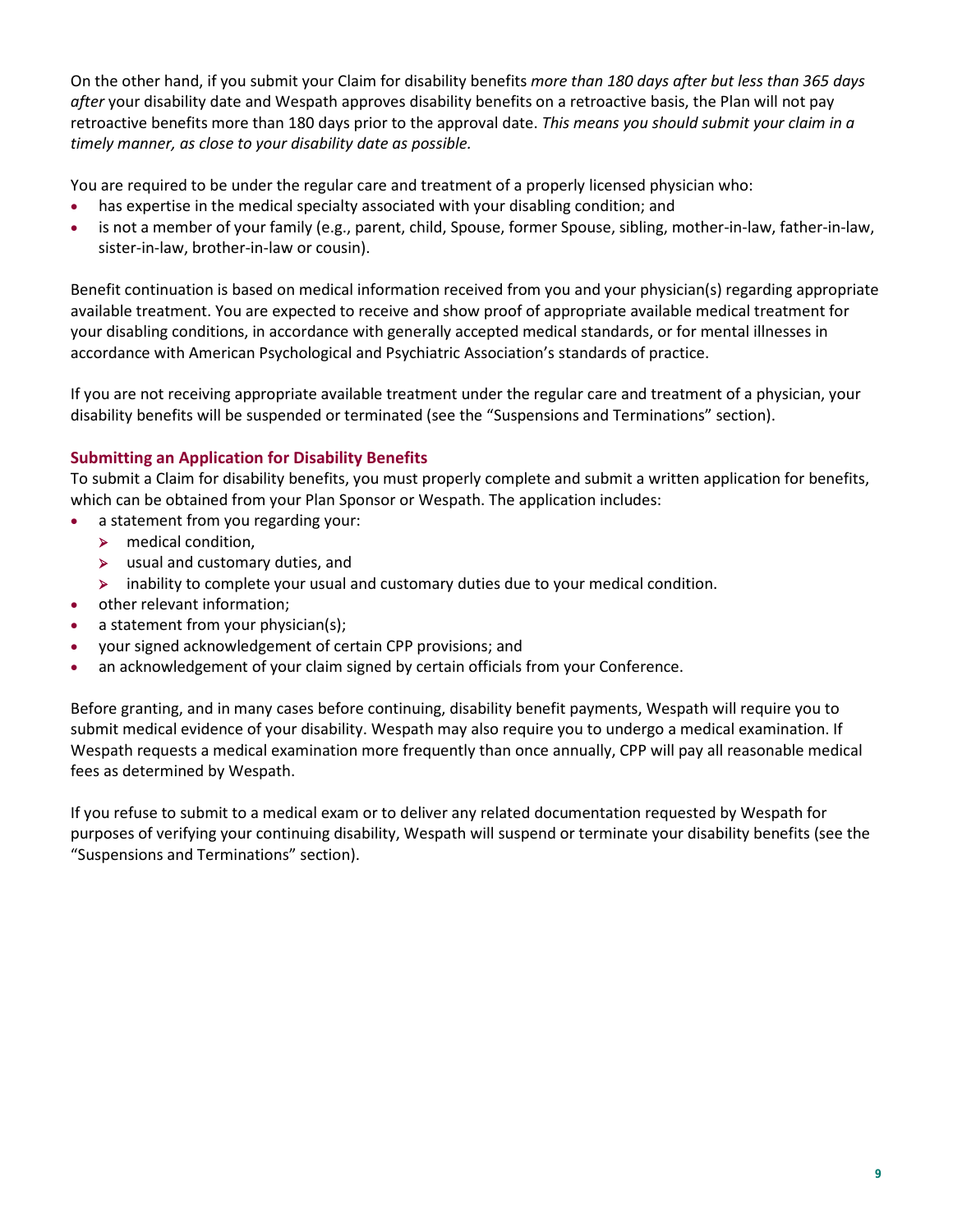### **Disability Benefit Amount**

#### **Disability Benefits Effective** *On or After January 1, 2017*

If Wespath approves your Claim for disability benefits, your benefit will equal 70% of your annualized Plan Compensation. The Plan will calculate your annualized Plan Compensation for the Plan Year that contains the date of your first disability benefit payment. Plan Compensation for disability benefit purposes cannot exceed 200% of the DAC for the applicable Plan Year.

Wespath will pay your benefit in monthly installments, and your disability benefit will be increased annually by 3% on each anniversary date of your first disability benefit payment. Your benefit will be subject to certain reductions as described in the "Reductions" section below.

#### **Disability Benefits Effective** *Between January 1, 2002 and December 31, 2016*

If your disability benefit began after January 1, 2002 but prior to January 1, 2017, your annual disability benefit will equal 70% of your annualized Plan Compensation, but will not be less than 40% of the DAC in effect on the date of your first payment. This 40% limitation will be prorated for any partial years of disability.

Your disability benefit will still be subject to certain reductions, including a reduction for Social Security disability benefits (see the "Social Security Benefits Reduction" section below). If this reduction applies, your resulting annual disability benefit will not be less than 40% of the DAC in effect on the date of your first payment unless you earn less than 60% of the DAC or CAC and you participated in CPP under a special arrangement.

If: 1) your disability benefit is subject to other income benefit reductions (see the "Other Income Reduction" section); 2) you participate under the special arrangement for those making less than 60% of the DAC or CAC; or 3) your benefit is offset due to an overpayment you received resulting from other income or an award of Social Security benefits, your resulting annual disability benefit may be less than 40% of the DAC in effect on the date of your first payment (determined on a pro rata basis for any partial years of disability).

### **Disability Benefits Effective** *Prior to January 1, 2002*

If your disability benefit began prior to January 1, 2002, your disability benefit as of January 1, 2002 was adjusted to be the greater of:

- your existing disability benefit as of January 1, 2002, or
- 40% of the DAC in effect for the 2002 Plan Year.

The benefit is payable in monthly installments and increases annually by 3% on each anniversary date of your first payment.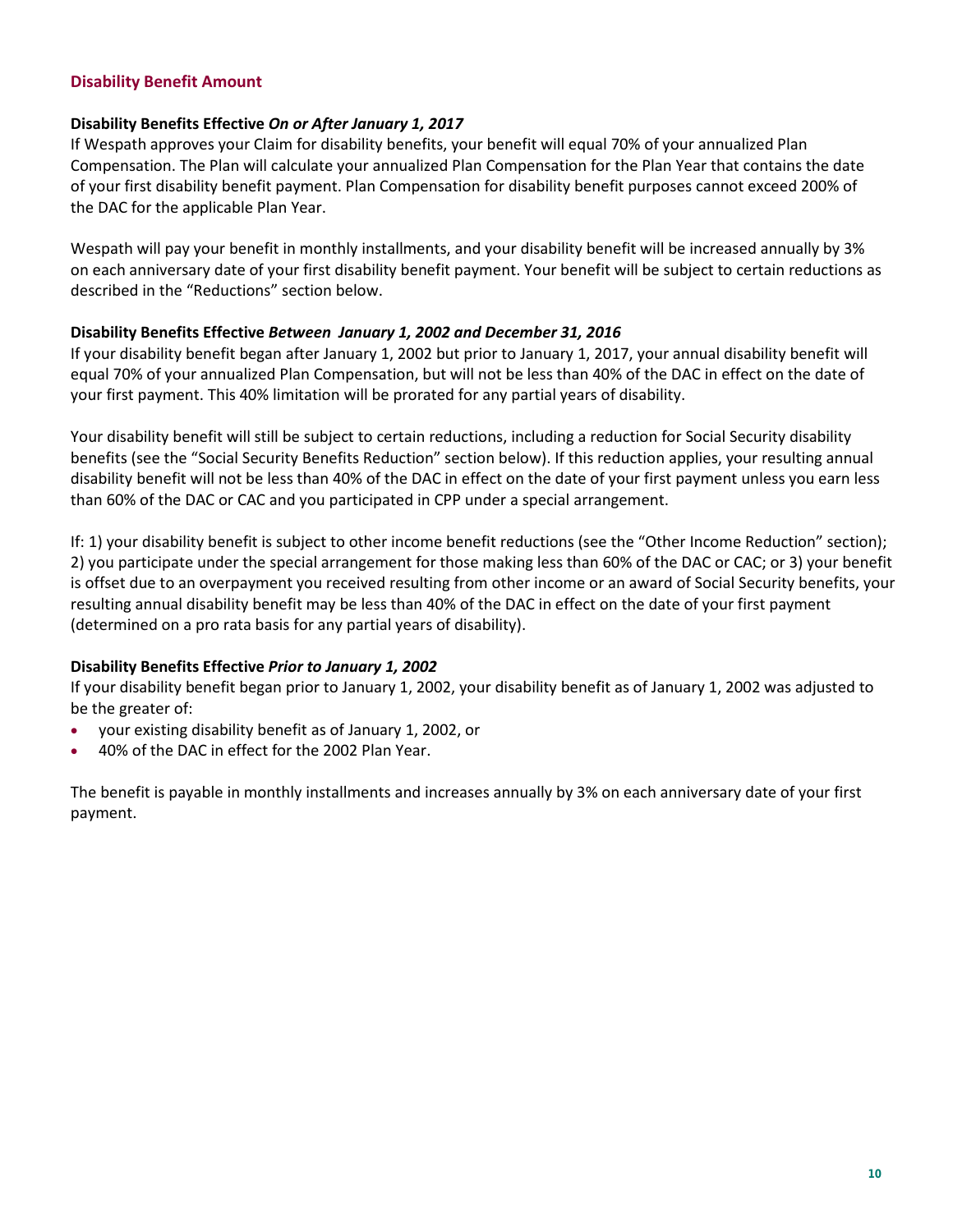### **Reductions**

### **Social Security Benefits Reduction**

Wespath will reduce your disability benefits dollar-for-dollar by any disability benefits you receive under the Social Security Act, unless the Social Security benefits are forwarded directly to Wespath. The amount of the reduction will be based on the total benefit payable with respect to your disability under the Social Security Disability Insurance (SSDI) Program, including amounts payable to your Spouse and children. For the purposes of the reduction, children may include natural, adopted and step children. The amount of the reduction will also include any retroactive awards of Social Security disability benefits, unless the Social Security benefits are forwarded directly to Wespath. **You are required to reimburse CPP for any overpayment of disability benefits resulting from any retroactive awards of Social Security disability benefits.**

| <b>Plan Compensation</b>         | \$75,000 |
|----------------------------------|----------|
| <b>CPP Benefit Before Offset</b> | \$52,500 |
| Social Security*                 | \$26,622 |
| <b>CPP Benefit After Offset</b>  | \$25,878 |
| <b>Replacement Ratio</b>         | 70%      |

Below is a chart showing your CPP disability benefit with a Social Security benefits reduction:

#### **\*** Amounts shown are for illustrative purposes only and do not reflect the amount payable under the Social Security Act.

It is your responsibility to take all steps necessary to obtain Social Security disability benefits when you are disabled. Wespath or the Claims Administrator may supply aid, as it deems appropriate, to assist you with your application for such benefits. You must provide Wespath or its agents with all relevant information that is requested regarding your eligibility and application for Social Security disability benefits. If you fail, without good cause, to furnish such information, Wespath will suspend or terminate your disability benefits (see the "Suspensions and Terminations" section).

If you elected not to be covered by Social Security or refuse to apply for Social Security disability benefits, Wespath will nonetheless reduce your disability benefits dollar-for-dollar based on an imputed amount that you would have received under the Social Security Act. To determine the imputed amount, the Plan will assume that:

- your application for Social Security disability benefits would have been approved,
- you would have received the maximum benefits available under Social Security for someone with your same circumstances and compensation level, and
- you would not have received any retroactive awards of Social Security disability benefits.

If your date of disability is determined to be on or after January 1, 2017, the imputed Social Security disability benefit offset will become effective either:

- immediately after the date you refused to apply for Social Security disability benefits, if you refused to apply; or
- six months after the date the Claims Administrator determined your disability began, if you elected not to be covered by Social Security.

To reduce the likelihood of a significant overpayment of CPP disability benefits due to a retroactive Social Security award, if you apply for Social Security, Wespath will begin to apply the imputed Social Security offset 12 months after the date Wespath determined your disability began. If you are denied Social Security benefits (for a reason other than electing not to be covered under Social Security), Wespath will reimburse you for the amounts offset.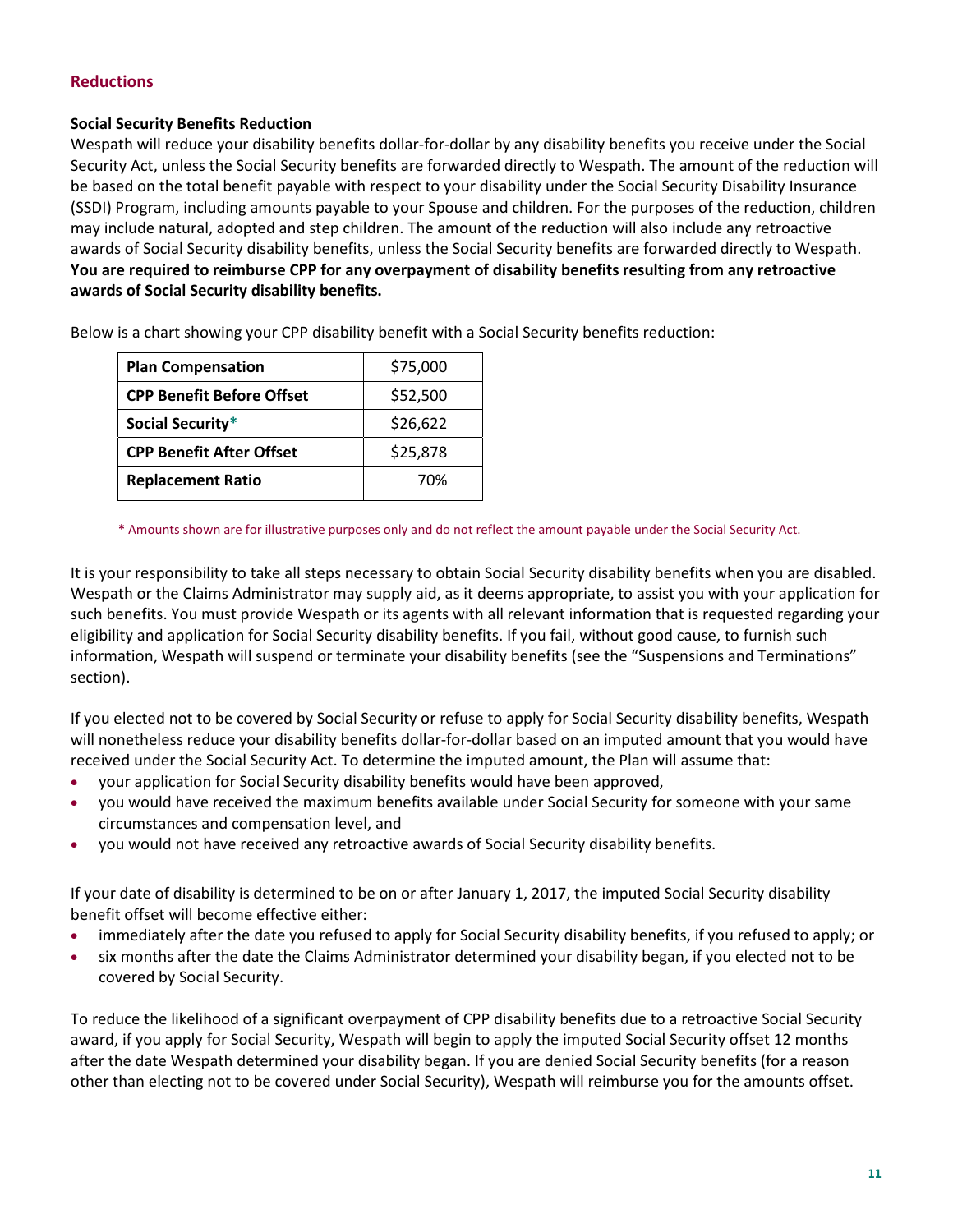### **Other Income Reduction**

After the application of the Social Security benefits reduction, Wespath will also reduce your disability benefits by other income you earn.

During the first 24 months of receiving disability benefits, your disability benefit will be reduced dollar-for-dollar by the amount of your gross income, as determined below, when the amount of such income exceeds 100% of your Plan Compensation at the time your disability occurred (increased annually by 3%).

After the first 24 months of receiving disability benefits, your disability benefit will be reduced:

- 50 cents for each dollar of your gross income, as determined below, when the amount of such income exceeds 70% of your Plan Compensation at the time your disability occurred (increased annually by 3%), or
- dollar-for-dollar by the amount of your gross income, as determined below, when the amount of such income exceeds 100% of your Plan Compensation at the time your disability occurred (increased annually by 3%).

The gross income considered for this reduction includes your earned income or payments that you receive that are a substitute for earned income<sup>[2](#page-14-0)</sup>. Sources of gross income are limited to:

- compensation for services, including fees, commissions or gross income derived from a business;
- payments received from Workers' Compensation insurance with respect to lost earnings;
- payments received from any branch of the U.S. armed forces, excluding veterans disability compensation and pension benefits;
- payments received from any other agency of the U.S. government;
- payments received from any state of the U.S., with respect to disability;
- payments received as retirement benefits under the Social Security Act for you, your Spouse or your children;
- the amount of the reduction for Social Security disability benefits;
- the disability benefit payable from CPP; and
- compensation from rehabilitation employment while receiving disability benefits if you are actively participating in a rehabilitation program approved by Wespath. Only 50% of such earnings will be considered gross income during the first 24 months of disability benefit payments. All of such earnings will be considered thereafter.

To enable Wespath to make the above calculations, you must supply Wespath with all relevant information and documentation that it requests. If you fail, without good cause, to furnish such information and documentation, Wespath will suspend or terminate your disability benefits (see the "Suspensions and Terminations" section).

### **Other Reductions**

Wespath will reduce your disability benefits dollar-for-dollar by the amount of any grant or benefits paid by your Conference on account of your disability.

### **Effective Date of Disability Benefits**

Your disability benefit will begin retroactive to the first day of the month coincident with or following the date the Claims Administrator determines that you became disabled. However, retroactive benefits will not be paid more than 365 days prior to the date the payment of disability benefits is approved. The date your disability benefit payments begin will not be determined by the effective date of an incapacity leave, other status change or appointment that is approved by your Conference.

Disability benefit payments will begin as soon as practicable after Wespath has approved your Claim for disability benefits. Ongoing payments will be made as of the first business day of each month that you are eligible to receive disability benefits.

<span id="page-14-0"></span><sup>2</sup> **Note:** Compensation a disabled participant receives from a Plan Sponsor in lieu of group health plan participation, even if taxable income, will not be counted as earned income for purposes of offsetting (reducing) disability benefits.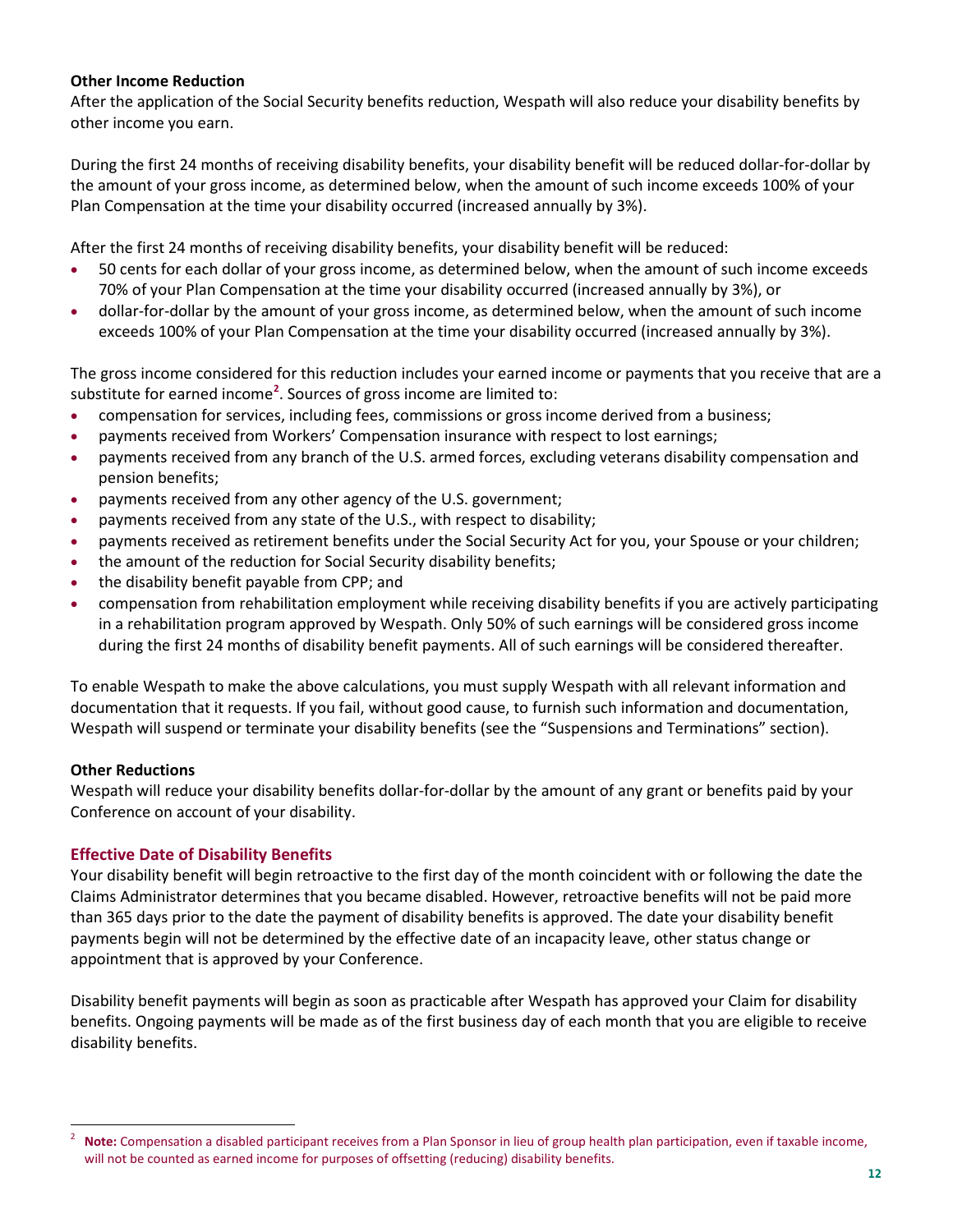### **Other Disability Benefits**

### **Pension Contributions While Disabled**

If you are an Active Participant who is disabled, and you are a participant in the Clergy Retirement Security Program (CRSP) [or your Plan Sponsor is not a Conference and you are participating in the United Methodist Personal Investment Plan (UMPIP)], an annual contribution may be credited, in monthly installments, to your CRSP defined contribution account (or in certain circumstances, to your UMPIP account) while you are receiving disability benefits. The annual contribution will be equal to the matching and nonmatching contributions your Plan Sponsor is obligated to make under CRSP (or UMPIP) (up to a maximum of 3% of your Plan Compensation in effect on the date immediately prior to your disability effective date). If you are eligible for a contribution, it will be increased annually by 3% on each anniversary date of your first disability benefit payment.

Refer to the CRSP or UMPIP *Summary Plan Description* for additional information regarding eligibility and calculation of contributions that may be provided in these plans.

If you terminate your Conference relationship while receiving disability benefits by: a) honorable location; b) surrendering ministerial or local pastor license; c) withdrawal; or d) penalty assessed by a trial court or any other means, of if you retire under ¶358.3 of *The Book of Discipline* (i.e., involuntary retirement), all contributions to CRSP from the Plan will cease. However you will continue to receive your monthly disability benefit as long as you continue to meet the eligibility requirements for disability benefits described herein.

### **Return-to-Work Program**

If you are receiving disability benefits, you may be eligible to participate in a return-to-work program to transition you back into actively working.

If you are identified as a candidate for a return-to-work program, a transitional position is available to you, and you refuse to participate or comply with the Plan Administrator's or Claims Administrator's implementation of the program, your net disability benefit (after other offsets) may be reduced by 10%.

Your Plan Sponsor may receive an annual grant for any compensation paid to you in a transitional position in an amount equal to the lesser of: 1) 50% of your Plan Compensation on the date of your disability; or 2) 40% of the DAC, as an incentive to reappoint or re-employ you in a return-to-work program. The grant will continue as long as you are disabled, eligible to participate in CPP and compliant with the return-to-work program. The program will cease on the June 30 that follows the end of your disability.

### **Suspensions and Terminations**

### **Suspensions**

Wespath will suspend your disability benefits if you:

- refuse to submit to a medical examination or provide any related documentation requested by Wespath for purposes of verifying continuing disability;
- are not under the Appropriate Available Treatment of a properly licensed physician who:
	- $\triangleright$  has expertise in the medical specialty associated with your disabling condition;
	- $\triangleright$  is someone other than a member of your family (e.g., parent, child, Spouse, former Spouse, sibling, mother-in-law, father-in-law, sister-in-law, brother-in-law or cousin).
- fail, without good cause, to supply all relevant information that is requested regarding your eligibility and application for Social Security benefits;
- fail, without good cause, to supply all relevant information and documentation that is requested by Wespath regarding your sources of gross income; or
- are identified as a candidate for rehabilitation services and Wespath determines that you have not properly participated in the recommended rehabilitation program.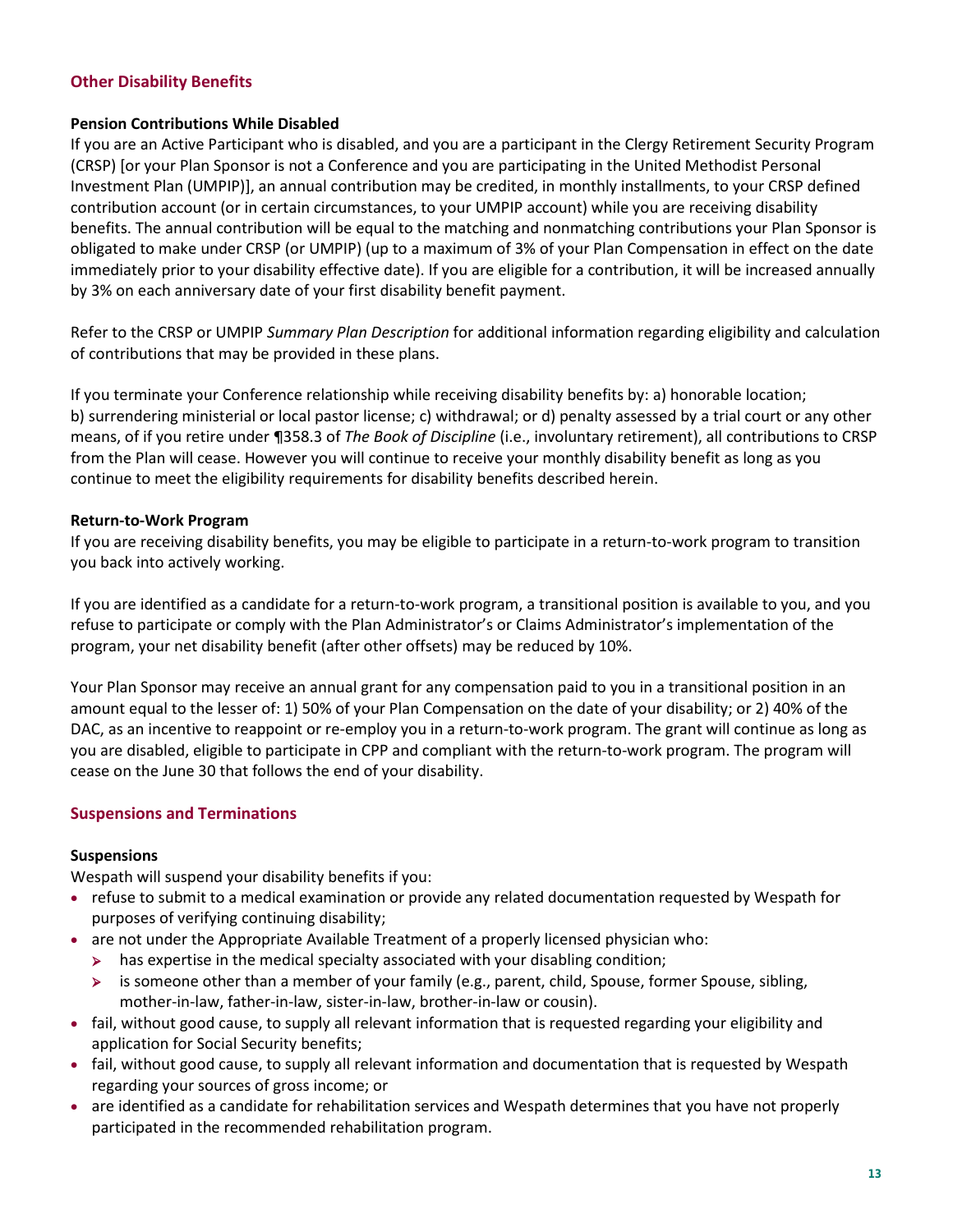If any of the above events apply to you, Wespathwill send a written notice to you advising you of the required actions to continue your disability benefits and the consequences, including suspension of disability benefits, if you do not take the required actions. If you do not take the required actions, the suspension will be effective the last day of the month following the 90-day period beginning on the date that Wespath sent the notice.

If Wespath suspends your disability benefits, Wespath will reinstate your disability benefits prospectively only if you complete all actions requested by Wespath and supply the appropriate documentation for reinstatement within nine months following the date of the suspension. In addition, if you demonstrate, to the satisfaction of Wespath, that your lack of cooperation was due to matters reasonably beyond your control (such as incapacity without a guardian), Wespath may make retroactive benefit payments to the date of the suspension.

If, within the nine-month period following the effective date of suspension, you did not take appropriate actions or supply the appropriate documentation for reinstatement of disability benefits to Wespath, Wespath will terminate your right to disability benefits as of the last day of the nine-month period following the date of the suspension.

### **Terminations**

If your date of disability is determined to be after December 31, 2012, your disability benefits will terminate as of the earliest of the following:

- nine months following the date Wespath suspends your disability benefits if you take no corrective action (see the "Suspensions" section above);
- June 30 following the last day of the regular session of your Annual Conference[∗∗](#page-16-0) if the Claims Administrator determines that you are no longer disabled;
- If you became disabled before your  $62^{nd}$  birthday, June 30 following the earlier of:
	- your Social Security normal retirement age under the Social Security Act, or
	- the date you retire under ¶358.1 or ¶358.2 of *The Book of Discipline*;
- if you became disabled on or after your  $62<sup>nd</sup>$  birthday, June 30 following the earlier of:
	- the last day of eligibility based on the Age Benefit Reduction table below, or
	- June 30 following your retirement date if you retire under ¶358.1 or ¶358.2 of *The Book of Discipline*[∗∗](#page-16-1) ;
- the last day of the month in which you die; or
- immediately, if Wespath has evidence that you have committed fraud or misrepresentation upon the Plan.

| <b>Age Benefit Reduction</b> |                                                                  |  |
|------------------------------|------------------------------------------------------------------|--|
| Age at CPP Disability Date   | <b>Benefit Duration</b><br>(Date of Disability after 12/31/2012) |  |
| 62                           | 60 months                                                        |  |
| 63                           | 48 months                                                        |  |
| 64                           | 42 months                                                        |  |
| 65                           | 36 months                                                        |  |
| 66                           | 30 months                                                        |  |
| 67                           | 24 months                                                        |  |
| 68                           | 18 months                                                        |  |
| 69 or over                   | 12 months or age 72, whichever is earlier                        |  |

<span id="page-16-1"></span><span id="page-16-0"></span><sup>&</sup>lt;u>.</u> ∗∗ **However, if your Annual Conference does not end in May or June, the termination effective date will instead be the last day of the month in which your Annual Conference session ends. CPP disability benefits will not end based on your involuntary retirement under ¶358.3 of** *The Book of Discipline***.**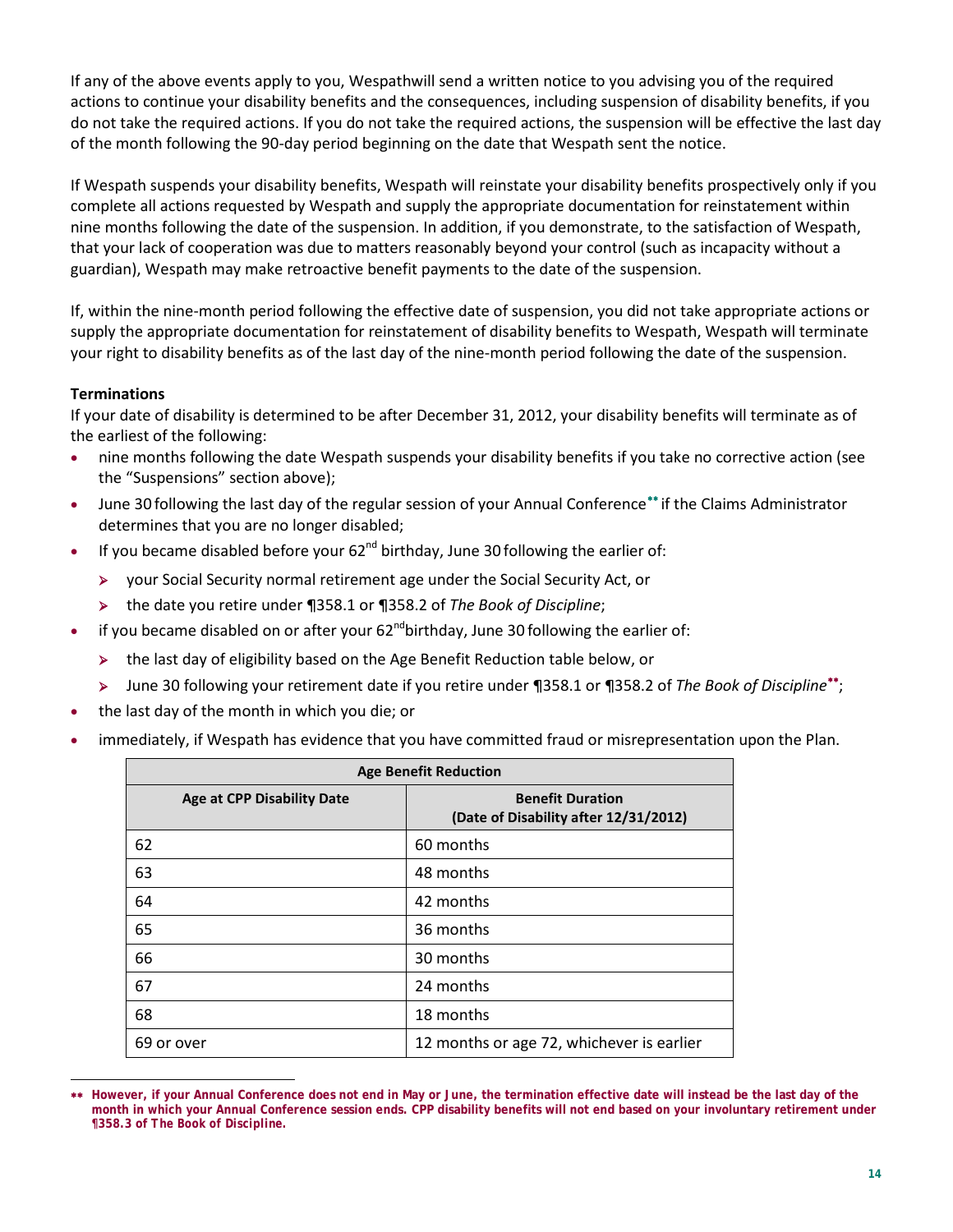### **DEATH BENEFITS**

### **Active Participant Death Benefits**

If you die while an Active Participant, Wespath will pay a death benefit of \$50,000 to your Beneficiary (see the "Beneficiary Designations" section). The benefit will be paid in a single sum, unless your Beneficiary elects to receive the payment in 12 equal monthly payments. Any benefit paid to your estate will be made in a single sum.

Active Participants receiving CPP disability benefits continue to be eligible for death benefit coverage.

If you die within 31 days of the date you cease to be an Active Participant (for reasons other than becoming a Retired Participant), you will continue to be eligible for this death benefit as if you were an Active Participant at the time of your death.

### **Minimum Surviving Spouse Annuity Benefits**

If you die while an Active Participant prior to receiving a defined benefit under CRSP, your Surviving Spouse may receive a minimum monthly benefit from CPP that is equal to:

- 20% of  $1/12^{th}$  of the DAC in effect on the date of your death, less:
	- $\triangleright$  the defined benefit payable from CRSP and all other Church-related sources (including pension benefits for service prior to January 1, 1982). For purposes of this offset, the benefit is calculated as a single life annuity increasing 2% annually (regardless of the annuity forms actually paid). Social Security benefits are not considered in this calculation.

The minimum Surviving Spouse annuity benefit will increase each year by 3% on each anniversary date of the first payment of benefits.

### **Retired Participant Death Benefits**

If you die while a Retired Participant, a single-sum death benefit will be paid to your Beneficiary (see the "Beneficiary Designations" section). If you retired before January 1, 2013, the benefit will be equal to 30% of the DAC in effect on the date of your death. If you retired on or after January 1, 2013, the benefit will be \$20,400 and may be adjusted for inflation.

### **Surviving Children Benefits**

If you die while an Active Participant or Retired Participant, your surviving natural and legally adopted children may be eligible to receive surviving children benefits. However, if you die while a Retired Participant, your adopted child will only be eligible for this benefit if you adopted your child before you retired.

If your child is younger than age 18, he or she will be eligible to receive an annual benefit equal to 10% of the DAC in effect on the date of your death. The benefit is payable in monthly installments up to and including the month your child reaches age 18.

If your child is older than age 18 but younger than age 25, he or she may be eligible to receive an annual surviving child education benefit equal to 10% or 20% of the DAC in effect on the later of the date of your death or the date your child attains age 18.

- The 10% benefit will be payable in monthly installments to your child who is a full-time student attending a secondary school. The benefit will be paid during all eligible years while in high school.
- The 20% benefit will be payable to full-time students attending a school beyond the secondary level in equal installments based on the academic term (e.g., semester, quarter). The benefit will be paid for up to four years of attendance at a standard school or college beyond the secondary level. A student receiving this benefit will also need to submit documentation of passing grades.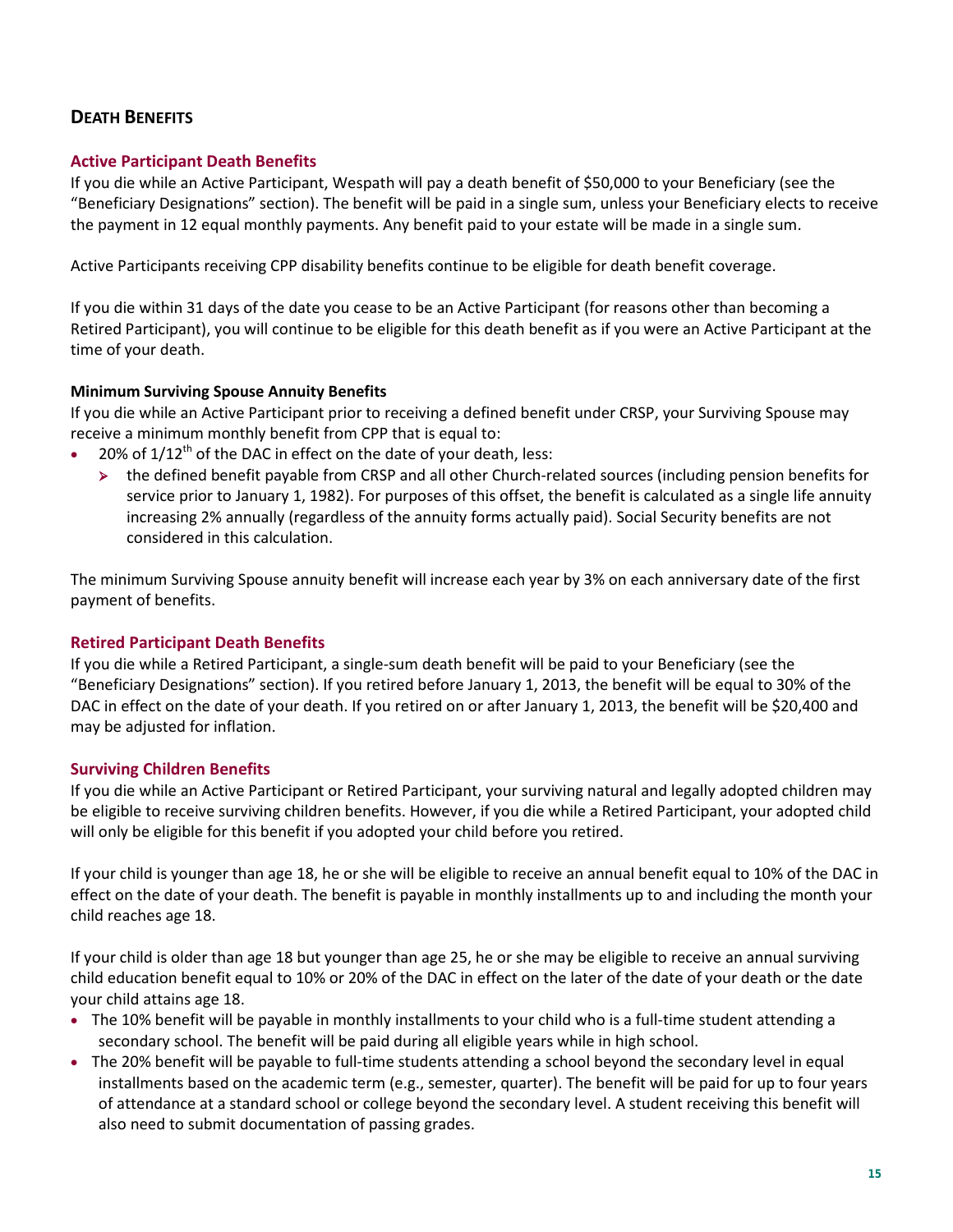To become or remain eligible to receive the annual educational benefit, Wespath will require that your child periodically submit satisfactory proof of enrollment,attendance, and academic performance as a full-time student at an appropriate school or college.

The amount of any surviving children benefits will increase each year by 3% on each anniversary date of the first benefit payment.

### **Spouse Death Benefits**

If you are an Active Participant or a Retired Participant who retired before January 1, 2013, you will receive a singlesum death benefit upon the death of your Spouse equal to 20% of the DAC in effect on the date of your Spouse's death. If you are a Retired Participant who retired on or after January 1, 2013, you will receive a single-sum death benefit of \$15,300, which may be adjusted for inflation, upon the death of your Spouse.

### **Surviving Spouse Death Benefits**

If you were an Active Participant or a Retired Participant who retired before January 1, 2013, then the Plan will pay a single-sum death benefit, upon the death of your Surviving Spouse, to your Surviving Spouse's Beneficiary (see the "Beneficiary Designations" section). The benefit will be equal to 15% of the DAC in effect on the date of your Surviving Spouse's death. If you were a Retired Participant who retired on or after January 1, 2013, then your Surviving Spouse's Beneficiary will receive a single-sum death benefit of \$10,200, which may be adjusted for inflation, upon the death of your Surviving Spouse.

### **Child Death Benefits**

Upon the death of your child, a death benefit will be paid as follows:

- if you survive your child, and you are an Active Participant or a Retired Participant who retired before January 1, 2013, you will receive a single-sum death benefit equal to 10% of the DAC in effect on the date of your child's death;
- if you survive your child and you are a Retired Participant who retired on or after January 1, 2013, you will receive a single-sum death benefit of \$8,100, which may be adjusted for inflation.
- if you predecease your child, a single-sum death benefit equal to 10% of the DAC (if at the time of death you were an Active Participant or a Retired Participant who retired before January 1, 2013) will be paid, in the following order of preference, to:
	- your Surviving Spouse, if your Surviving Spouse was either the guardian of the deceased child at the time of the child's death or the deceased child was dependent on your Surviving Spouse;
	- $\triangleright$  the guardian of the deceased child, if any; or
	- $\triangleright$  the person paying the child's funeral expenses.
- if you predecease your child and were a Retired Participant at the time of death who retired on or after January 1, 2013, a single-sum death benefit of \$8,100, which may be adjusted for inflation, will be paid in the order described above.

For the purposes of the child death benefit, a "child" is your natural or legally adopted child who, at the time of his or her death, was:

- younger than age 19,
- age 19 or older and dependent upon you or your Surviving Spouse due to a behavioral or physical disability that existed prior to age 19, or
- receiving surviving children benefits.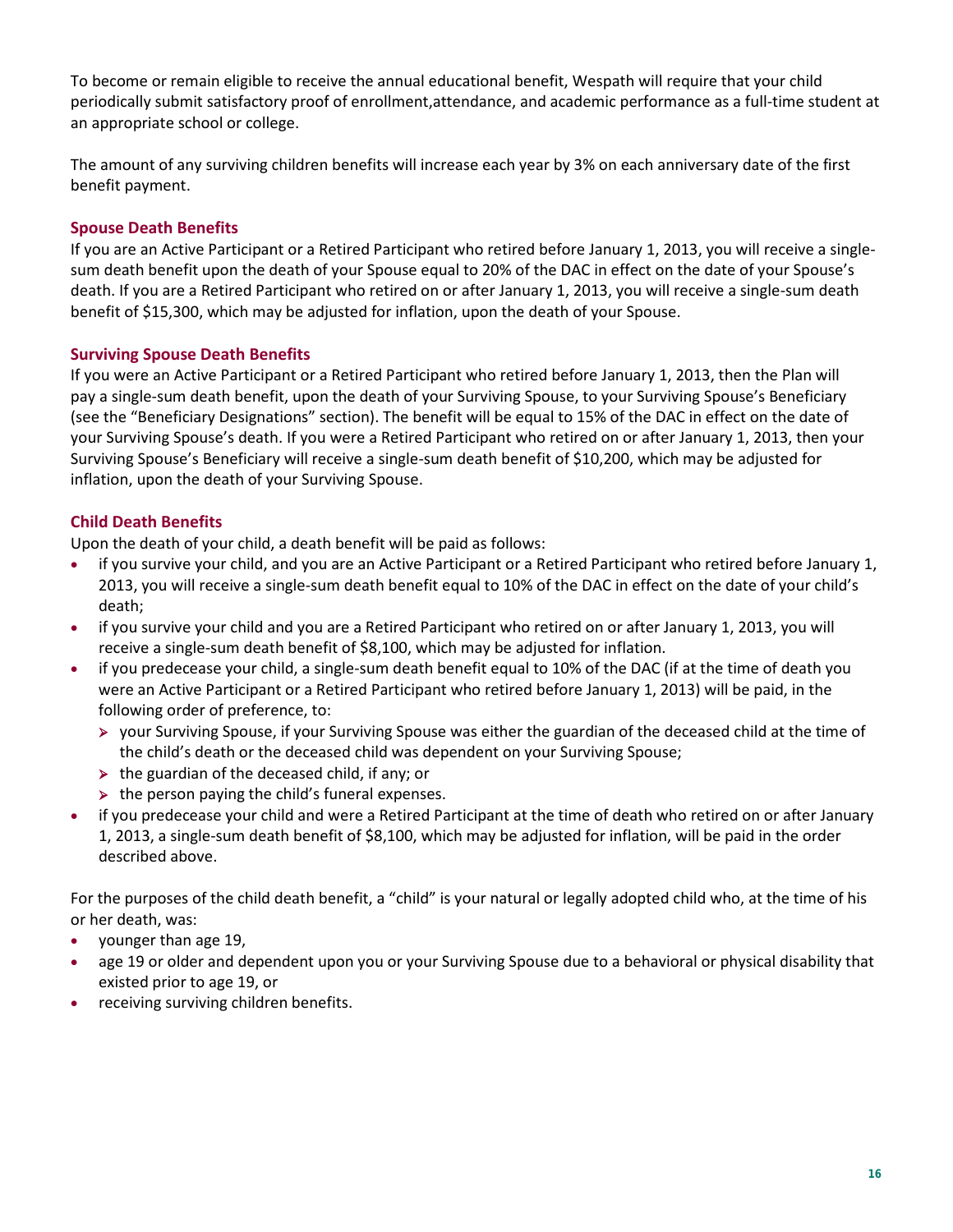### **Beneficiary Designations**

### **Participant**

You may designate a Beneficiary who will receive any benefits payable upon your death. You must make your designation on the *Designation of Beneficiary for Retirement and Welfare Plans* form required by Wespath. Such designation will be subject to certain limitations described below and will not be effective unless you file the *Designation of Beneficiary for Retirement and Welfare Plans* form with Wespath during your lifetime.

You may designate multiple Beneficiaries and the share of the benefit each Beneficiary will receive. You may also designate a primary and contingent Beneficiary. The Plan pays benefits to your designated primary Beneficiary unless your designated primary Beneficiary dies before you or cannot be located at the time of your death. In these situations, the Plan will pay benefits to your designated contingent Beneficiary instead.

If you are not married at the time of your death, and you have not made a valid Beneficiary designation, your Beneficiary will be your estate.

If you are married when you die, your Spouse automatically will be your primary Beneficiary. If you have submitted a *Designation of Beneficiary for Retirement and Welfare Plans* form with Wespath that designates someone in addition to or other than your Spouse as primary Beneficiary, and the form contains your Spouse's written approval and your Plan Sponsor or a notary has witnessed such consent, then the person or persons you have designated on the form will be your Beneficiary. If you did not obtain spousal consent in this manner and you are married when you die, your Beneficiary designation will not be effective unless your Spouse consents to it after your death or one of the following exceptions applies:

- at your death, you are legally separated from your Spouse or have been abandoned (within the meaning of local law) by your Spouse and you (or your heirs) produce a court order confirming such separation;
- your Spouse disclaims (in acceptable, written form) **all** benefits before receiving them;
- neither your survivors nor Wespath can locate your Spouse;
- your Spouse is legally incompetent to give consent and the legal guardian gives consent on the Spouse's behalf; or
- other relevant circumstances exist as determined by Wespath.

If you and your Spouse divorce on or after January 1, 1997, the divorce will revoke any Beneficiary designation in favor of your former Spouse filed prior to your divorce. Until you file a new *Designation of Beneficiary for Retirement and Welfare Plans* form with Wespath, any benefits will be payable as if your former Spouse predeceased you.

It is important that you keep your Beneficiary designation up to date. You may want to change your Beneficiary designation if your primary or contingent Beneficiary dies, you marry, you divorce or you experience other life events. To request a *Designation of Beneficiary for Retirement and Welfare Plans* form, call your Plan Sponsor or Wespath at **1-800-851-2201**. You can also change your beneficiary designations by logging in to Benefits Access at **www.benefitsaccess.org**.

Wespath will, in its sole discretion, determine the Beneficiary of any death benefits payable under the provisions of CPP.

### **Surviving Spouse**

Your Surviving Spouse may designate a Beneficiary by submitting a *Surviving Spouse Designation of Beneficiary for Retirement and Welfare Plans* form. The form designates a Beneficiary who is to receive any benefits payable upon your Surviving Spouse's death. Such designation will be subject to certain limitations described below and will not be effective unless your Surviving Spouse files the form with Wespath during his or her lifetime.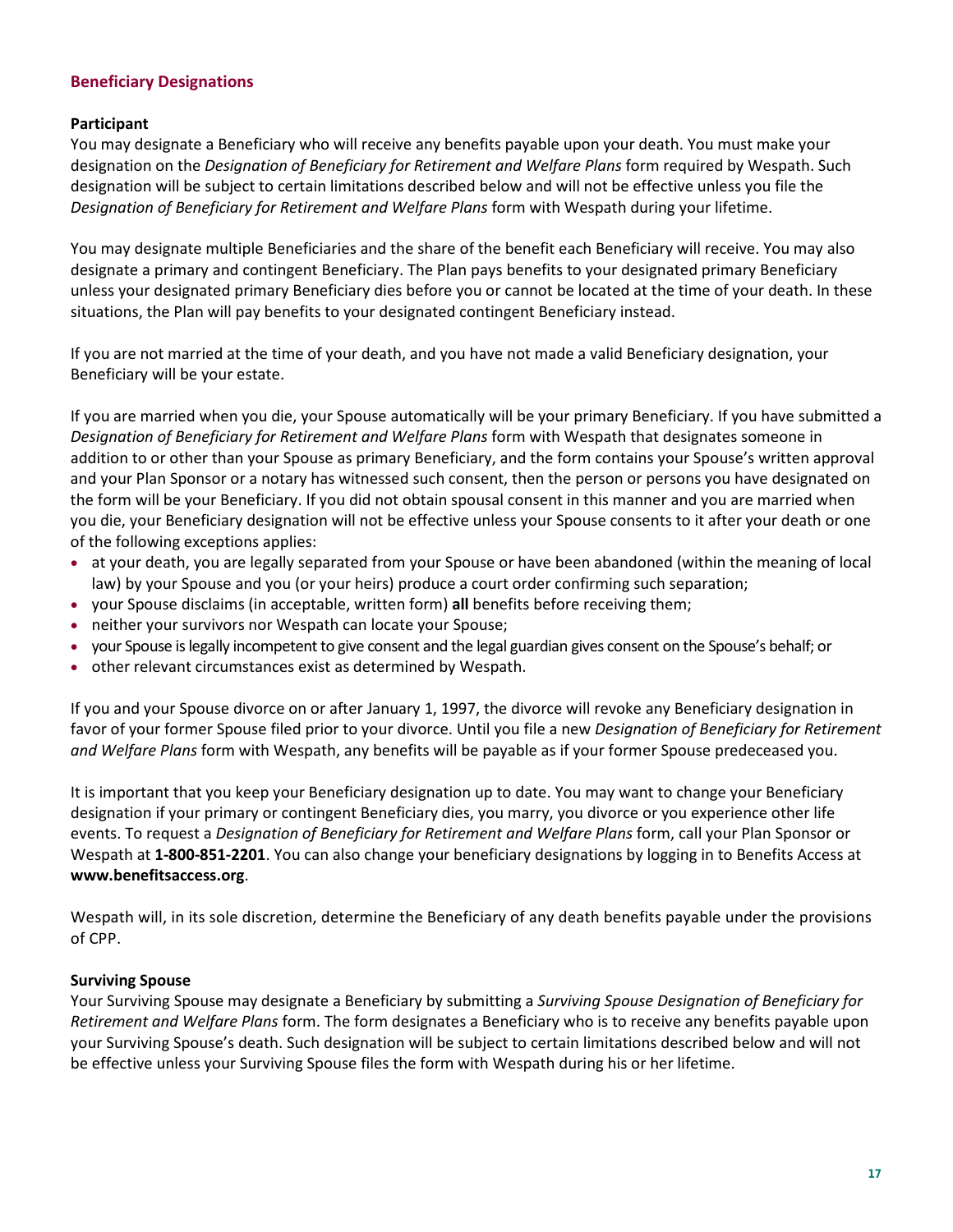Your Surviving Spouse may designate multiple Beneficiaries and the share of the benefit each Beneficiary will receive. Your Surviving Spouse also may designate a primary and contingent Beneficiary. The Plan pays benefits to your Surviving Spouse's designated primary Beneficiary unless your Surviving Spouse's designated primary Beneficiary dies before your Surviving Spouse, or he or she cannot be located at the time of your Surviving Spouse's death. In these situations, the Plan pays benefits to your Surviving Spouse's designated contingent Beneficiary instead. If at the time of your Surviving Spouse's death, your Surviving Spouse is not married and he or she has not made a valid Beneficiary designation, your Surviving Spouse's Beneficiary will be his or her estate. Your Surviving Spouse may designate primary and contingent Beneficiaries by submitting a *Surviving Spouse Designation of Beneficiary for Retirement and Welfare Plans* form to Wespath.

If your Surviving Spouse and his or her Spouse divorce on or after January 1, 1997, the divorce will revoke any Beneficiary designation in favor of your Surviving Spouse's former Spouse filed prior to the divorce. Until your Surviving Spouse files a new *Surviving Spouse Designation of Beneficiary for Retirement and Welfare Plans* form with Wespath, any benefits will be payable as if his or her former Spouse predeceased your Surviving Spouse.

Because situations change, your Surviving Spouse should review his or her Beneficiary designation from time to time. Subject to certain limitations, your Surviving Spouse may change his or her Beneficiary by filing a new *Surviving Spouse Designation of Beneficiary for Retirement and Welfare Plans* form with Wespath during his or her lifetime.

Wespath will, in its sole discretion, determine the Beneficiary of any death benefits payable under the provisions of CPP.

### **Payment of Death Benefits**

Wespath will pay death benefits upon your death or the death of your Spouse, Surviving Spouse or child once your Plan Sponsor or Conference provides written notification of your death and Wespath determines eligibility for death benefits under CPP.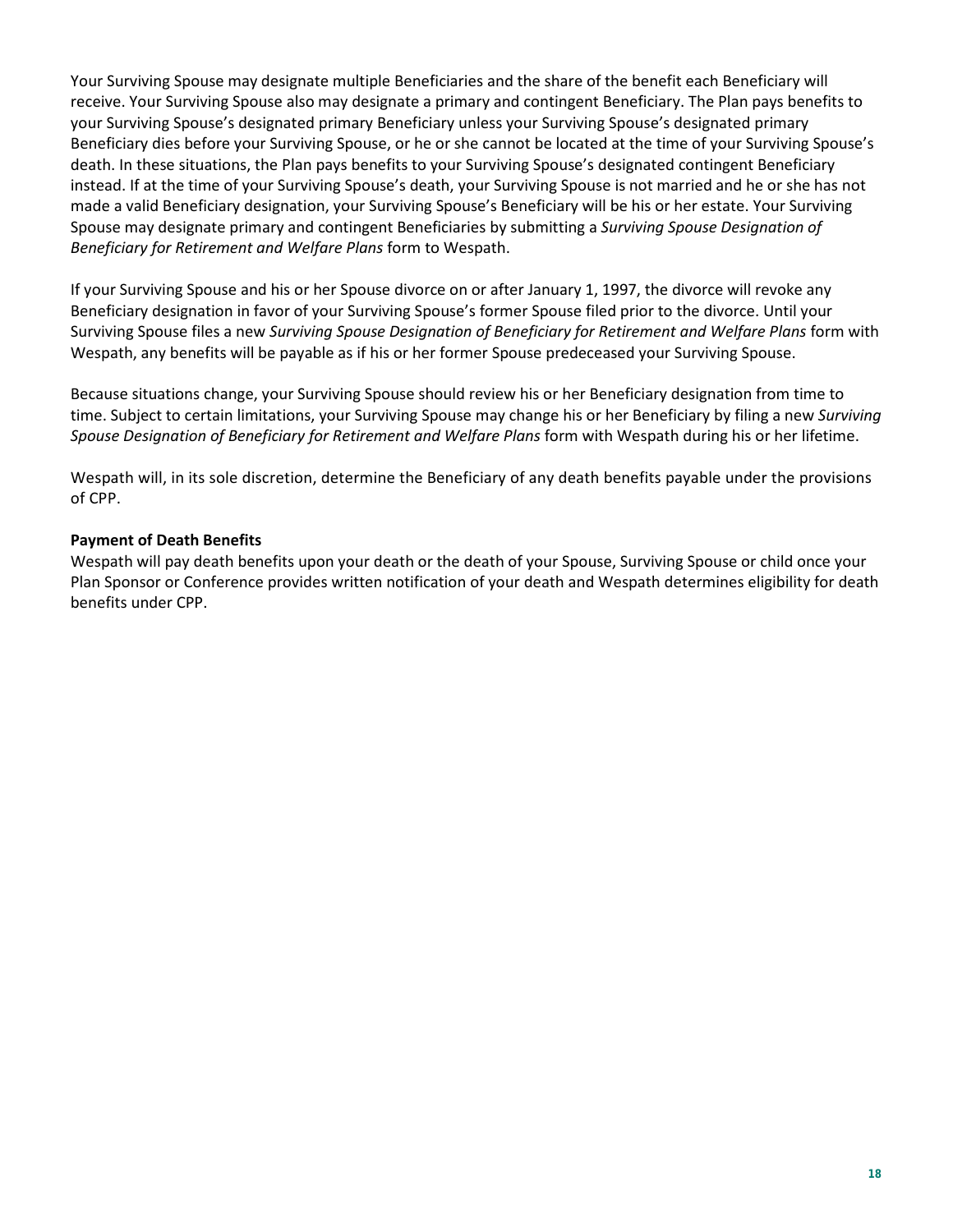### **VOLUNTARY TRANSITION PROGRAM**

The Voluntary Transition Program (VTP) was approved by the 2012 General Conference as a part of CPP in order to provide eligible clergy (certain CPP participants) with a grace-filled exit from the ministry. The Voluntary Transition Program provides Transition Benefits including severance pay benefits, continued CPP death benefits and outplacement services. In addition, the Conference may provide health plan continuation coverage and, in some cases, moving expenses.

### **Eligibility**

### **General Eligibility**

If you are a clergy member in full connection (including a deacon) or an associate member of The United Methodist Church and in either case are under full-time Episcopal appointment or receiving CPP disability benefits, you may be eligible for Transition Benefits under the Plan. If you stopped participating in CPP due to taking a personal or transitional leave or serving a part-time appointment, you may be eligible as described in the "Eligibility Under Other Circumstances" section below.

In addition, you must meet the following criteria to be eligible for Transition Benefits:

- You must have served at least five years as a full Clergy member (including associate members) with a Conference (or multiple Conferences) and must have been covered in CPP as an Active Participant for the last five years immediately preceding your Separation from Service.
- You must not be within two years of eligibility to enter the retired relationship under ¶358.2(b) of *The Book of Discipline*. If you are a Retired Participant in CPP, you are not eligible for the Voluntary Transition Program.
- You must surrender your credentials, withdraw in accordance with ¶361.2(a) of *The Book of Discipline* and terminate your membership in the Conference to be eligible for the Voluntary Transition Program. You must do this as soon as administratively feasible, and no later than the next annual session of the Conference.
- The Bishop, district superintendent, conference relations committee of the Board of Ordained Ministry, and the clergy session of the Conference (solely for approval of your surrender of credentials) all must all approve of your entry into the Voluntary Transition Program, and you must agree to participate.

*Exclusions:* Bishops, provisional members, members of other Methodist denominations, members of the Puerto Rico Methodist Church, local pastors and clergypersons of other denominations are not eligible for the Voluntary Transition Program.

### **Eligibility Other Circumstances**

If you do not meet the "General Eligibility" requirements above, you may be eligible for the Voluntary Transition Program if you meet the following criteria:

- You are a former Active Participant who within the last 24 months has ceased to be an Active Participant because you were appointed to less-than-full-time service and were covered by CPP as an Active Participant for at least five years preceding the less-than-full-time (part-time) appointment; or
- You are an Active Participant enrolled in CPP due to transitional leave or personal leave (or a former Active Participant who within the last 24 months has ceased to be an Active Participant because you were appointed to transitional leave) and have been an Active Participant for at least five years preceding the appointment to transitional leave or personal leave.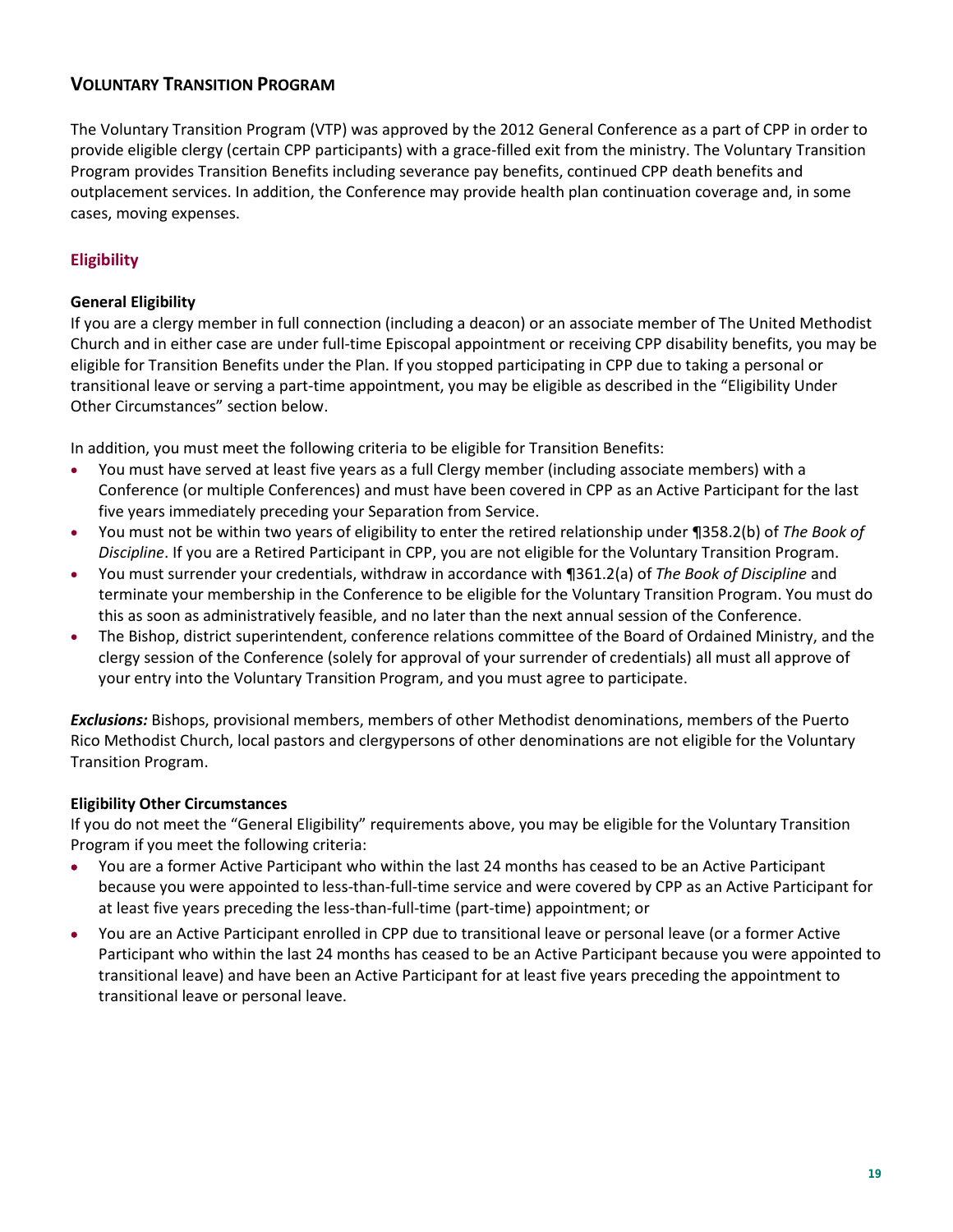### **Submitting an Application for Transition Benefits**

To submit a Claim for Transition Benefits, you must properly complete and submit a written application for benefits, which can be obtained from your Plan Sponsor or Wespath. The application includes:

- a statement from you:
	- acknowledging that you understand the terms of the Voluntary Transition Program and the meaning of your withdrawal, and
	- $\triangleright$  binding you to withdraw and surrender your credentials.
- other relevant information;
- an acknowledgement of your claim signed by certain officials from your Conference.

If you receive Transition Payments and, for any reason, you do not surrender your credentials, withdraw and terminate your Conference membership, you will be required to repay the Transition Payments.

### **Transition Payments**

If you are eligible for the Voluntary Transition Program, you will receive a severance payment (Transition Payment) equal to two weeks of Plan Compensation as of your Separation from Service for each full year of continuous appointed service, up to a maximum of 6 months (i.e., 26 weeks) of Plan Compensation (Transition Period). The Transition Payment will be paid the first of the month following your Separation from Service. The Transition Payment will be paid as a single lump-sum via Electronic Funds Transfer (EFT) to the checking or savings account you choose.

### **Example 1**

- Full Clergy member, age 45 with 10 years of service
- Plan Compensation: \$65,000
- \$65,000/26 weeks = \$2,500 per two weeks
- $$2,500 \times 10$  (years of service) = \$25,000 lump-sum payment
- Transition Period: 20 weeks

### **Example 2**

- Full Clergy member, age 55 with 20 years of service
- Plan Compensation; \$75,000
- $$75,000/26$  weeks = \$2,884.62 per two weeks
- \$2,884.62 x 13 (maximum years of service under the Voluntary Transition Program) = \$37,500 lump-sum payment
- Transition Period: 26 weeks

For purposes of the calculation, one year of service is 365 days of continuous service as a Clergyperson. Service is not limited to years of credited service or years with CPP participation. Partial years of service are not included in the calculation.

If you are approved for Transition Benefits, but die before receiving your entire Transition Payment, it will be paid as a lump sum to your estate or Beneficiaries.

### **Other Transition Benefits**

You will be eligible to receive other Transition Benefits in addition to the Transition Payments, as outlined in this Other Transition Benefits section.

### **Health Insurance Coverage**

If you were covered under your Conference's health plan at the time of your Separation from Service, your Plan Sponsor will pay a portion of the premium for continuation coverage, if offered under the Conference health plan. This premium payment will equal the amount your Plan Sponsor or Salary-Paying Unit (e.g., local church) paid toward your premium at the time of your Separation from Service. This payment will continue through the end of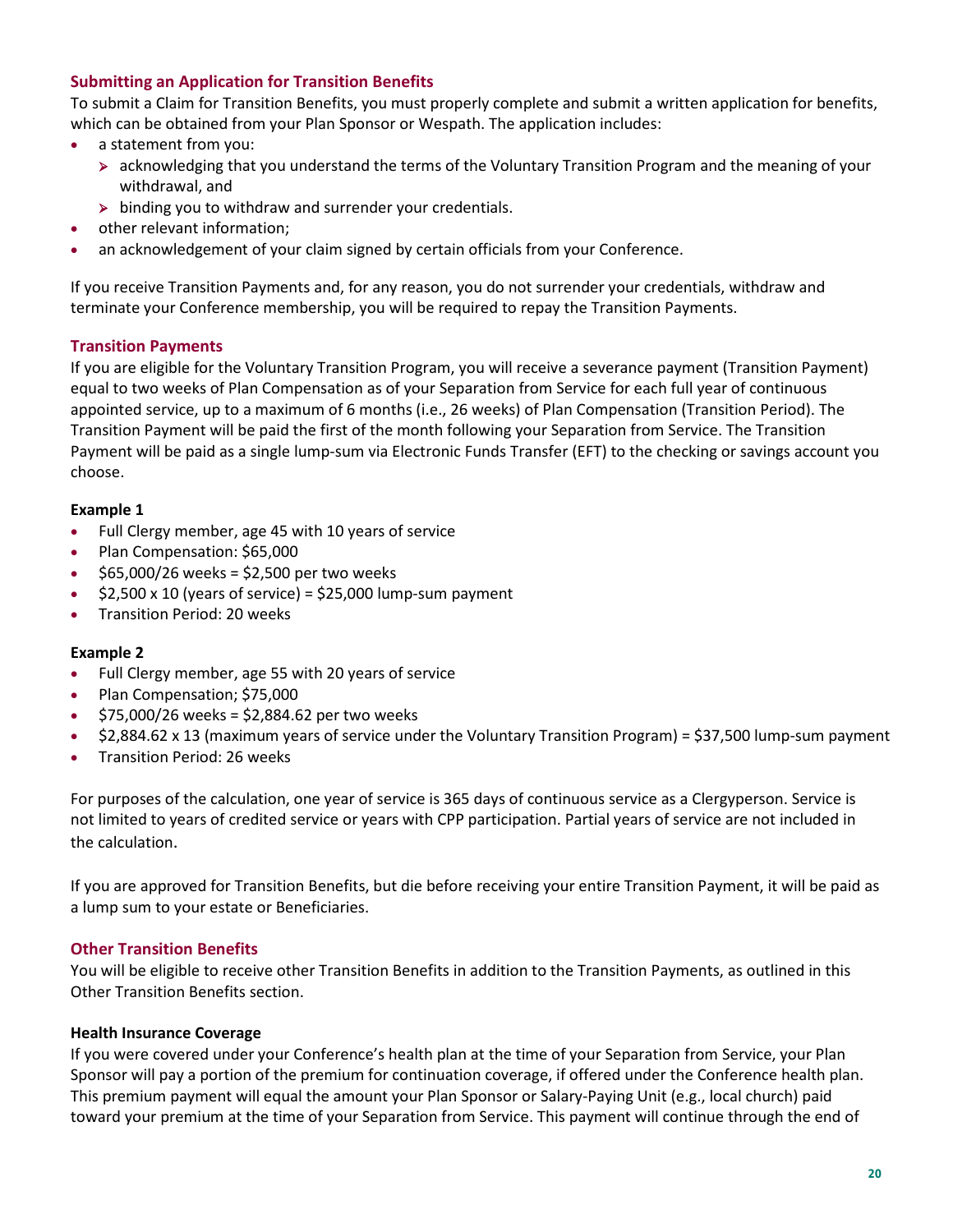the Transition Period (i.e., two weeks for each year of continuous service), rounded to the next nearest whole month.

Upon expiration of the Transition Period, you may remain eligible for continuation coverage under your Conference's group health plan based upon the rules of the group plan and the Conference, generally at your own expense (meaning you will be required to pay 100% of the cost of coverage).

If continuation coverage is not available, the conference will provide you with a stipend to use for purchase of individual health insurance that is equal to the lesser of:

- the amount that the Conference or Salary-Paying Unit paid for its portion of the cost of your group health plan coverage at the time of your Separation from Service; or
- the equivalent percentage share of the cost of the average small group market premium in the state you reside, as published by the U.S. Department of Health and Human Services.

### **CPP Death Benefits**

If you die during the Transition Period, CPP will pay the \$50,000 lump-sum death benefit payable upon the death of an Active Participant as described in the "Active Participant Death Benefits" section. During the Transition Period, you, your Spouse, children, and Beneficiaries are not eligible for any other death benefits under CPP, including the Minimum Surviving Spouse Annuity Benefit or surviving children's benefits.

### **Outplacement Services**

Eligible Participants will be provided with 90 days of outplacement (career assistance) services with an outside vendor/administrator. Outplacement services generally include career counseling, resume writing and interviewing skills. In order to use these outplacement services, you must request and begin using them before the end of the Transition Period.

### **Moving Expenses**

Your Conference may provide reimbursement of moving expenses, limited to the average cost of relocation within your geographic area, based on applicable Conference policy and rules.

### **No Retirement or Disability Benefits**

You will not be able to make salary deferral contributions to UMPIP from Transition Payments and will not receive retirement plan contributions to CRSP, UMPIP or any other retirement plan as a result of participation in the Voluntary Transition Program. You will not be eligible for disability benefits under CPP in any case during the Transition Period.

### **Return to Ministry**

If you return to ordained or licensed ministry with The United Methodist Church at any time after receiving Transition Benefits, you will be required to repay the Transition Payments. Such amount will be considered an overpayment under CPP as of the date you again become an Active Participant in CPP through your return to ministry. Overpayments under CPP may be recouped from a participant's interest in other benefit plans administered by Wespath.

### **End of Program**

The Voluntary Transition Program is effective January 1, 2013 and will remain in effect until December 31, 2020, at which time it will terminate. Participants who are receiving Transition Payments on December 31, 2020 will continue to be eligible for Transition Benefits for the remainder of the Transition Period.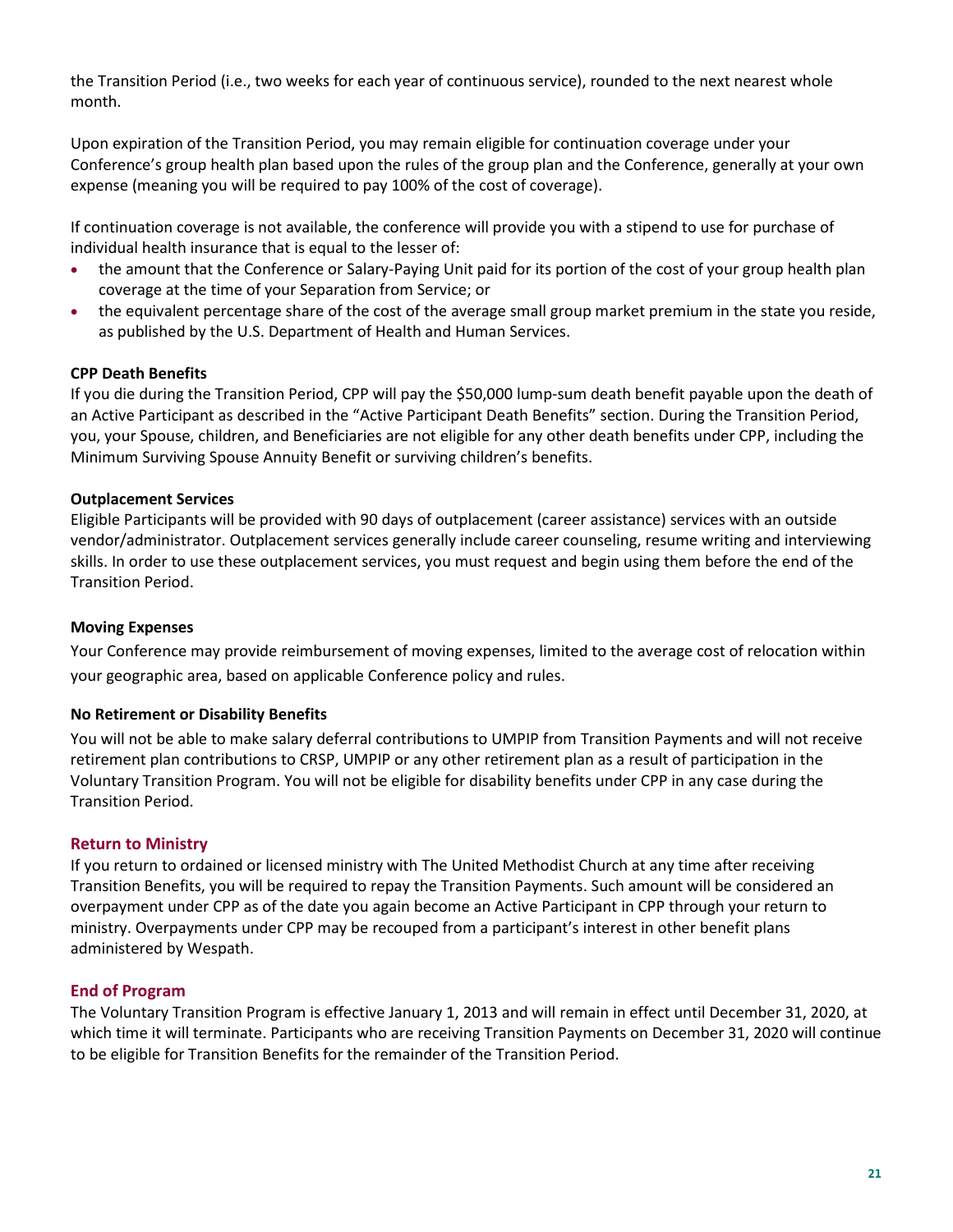### **CLAIMS AND APPEALS**

### **Claims**

If Wespath denies your Claim for CPP benefits, in whole or in part, you will receive written notice with:

- the reasons for the denial,
- a reference to the Plan provisions on which the denial is based,
- a description of additional information that may be necessary to process the Claim, and
- an explanation of how you may have the Claim reviewed if you do not agree with the denial.

You may not initiate any cause of action in law or equity in state or federal court against the Plan, Wespath, any of the Claims Administrator or your Plan Sponsor, with respect to any Claim of any kind until you have exhausted the Claims and appeals processes applicable to your Claim. Upon completion of the appeals process, you must initiate any cause of action within 12 months of the date of the written notice from Wespath regarding the final outcome of the final appeal.

Please note: Claims relating to Conference approval of Voluntary Transition Program participation or the related withdrawal and surrender of credentials are not subject to the Wespath appeals process. Wespath will not hear such appeals. Claims related to other CPP benefits or provisions are subject to the three-step process outlined below.

### **Appeals**

The CPP appeal process is a three-step process: the Initial Appeal, Intermediate Appeal and Final Appeal.

### **Initial Appeal**

You, or your representative, have 45 days from the date of the notice of the Claim denial from Wespath in which to submit an initial appeal. The Claim denial from Wespath should contain a *Notice of Initial Appeal*. You must carefully read the notice and follow the timeframes set out therein.

On appeal, you may submit documentation that supports your Claim, such as additional facts, information, documentation or arguments, to the Initial Appeal Committee. The Initial Appeal Committee will only consider those issues and supporting documents that are submitted with the *Notice of Initial Appeal*, except by its leave or discretion. The Initial Appeal Committee will be guided by an assigned Compliance Specialist. The Compliance Specialist, at his or her discretion, may speak with you to gather more facts and allow you to explain your Claim or argument. The Initial Appeal Committee will review and consider: a) the facts and circumstances; b) your argument; c) the applicable provisions from the Plan Document, Summary Plan Description (SPD) or other pertinent document; and

d) any mitigating circumstances. The Initial Appeals Committee will then make its determination.

You or your duly authorized representative may present your appeal to the Initial Appeals Committee in person or by conference call. If you or your representative choose to appear at the hearing in person, you will be wholly responsible for all costs associated with such appearance.

### **Intermediate Appeal**

If your claim for benefits is fully or partically denied by the Initial Appeals Committee, your appeal will be referred to the Intermediate Appeals Committee for consideration. The Intermediate Appeals Committee is free to reconsider all aspects of the Claim and the evidence anew and is not bound by any decision or theory of the Claim at a lower level. The Intermediate Appeals Committee will decide your appeal within 60 days.

The Intermediate Appeals Committee will notify you in writing of its decision, citing the specific reasons for the decision and the provisions of CPP upon which the decision is based.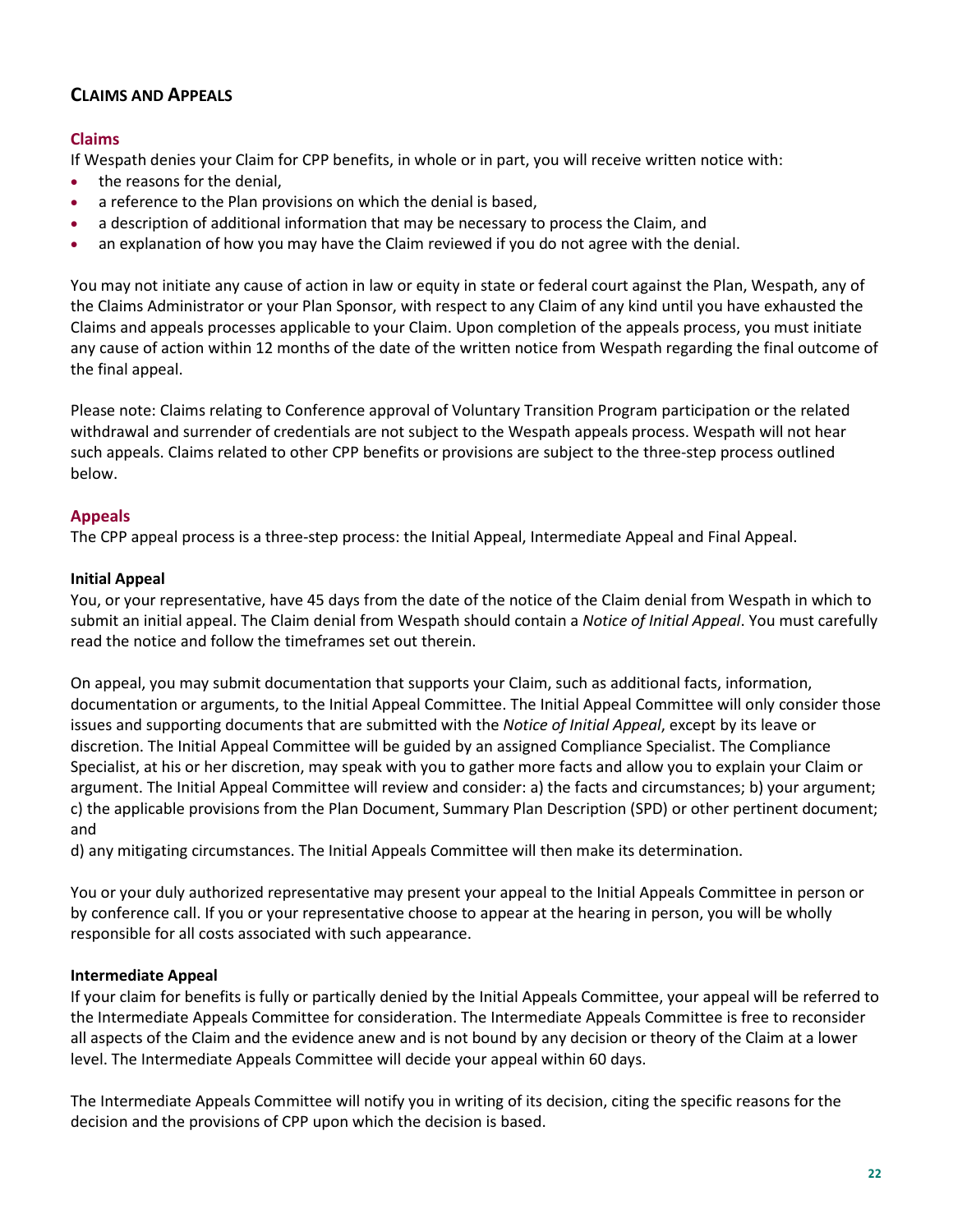### **Final Appeal**

If you are dissatisfied with the Plan's intermediate appeal decision, you may request a final appeal. To initiate a final appeal, follow the instructions that are included with the letter you received from the Intermediate Appeals Committee informing you of the results of the intermediate appeal (the denial of appeal). Final appeals are made to an Appeals Committee of the Board of Directors of Wespath. No one involved in the intermediate appeal may vote on the Appeals Committee. The Final Appeals Committee is free to reconsider all aspects of the Claim and the evidence anew and is not bound by any decision or theory of the Claim at a lower level. You may present your circumstances and argument to the Appeals Committee in person or by conference call. If you or your representative choose to appear at the hearing in person, you will be wholly responsible for all costs associated with such appearance.

The Appeals Committee will conduct a review of your final appeal and send you a decision within 15 days of the date in which the Appeals Committee makes its determination. The Appeals Committee's decision will be in writing and include the specific reasons for its decision and the Plan provisions upon which its decision is based. The Appeals Committee's decision is final.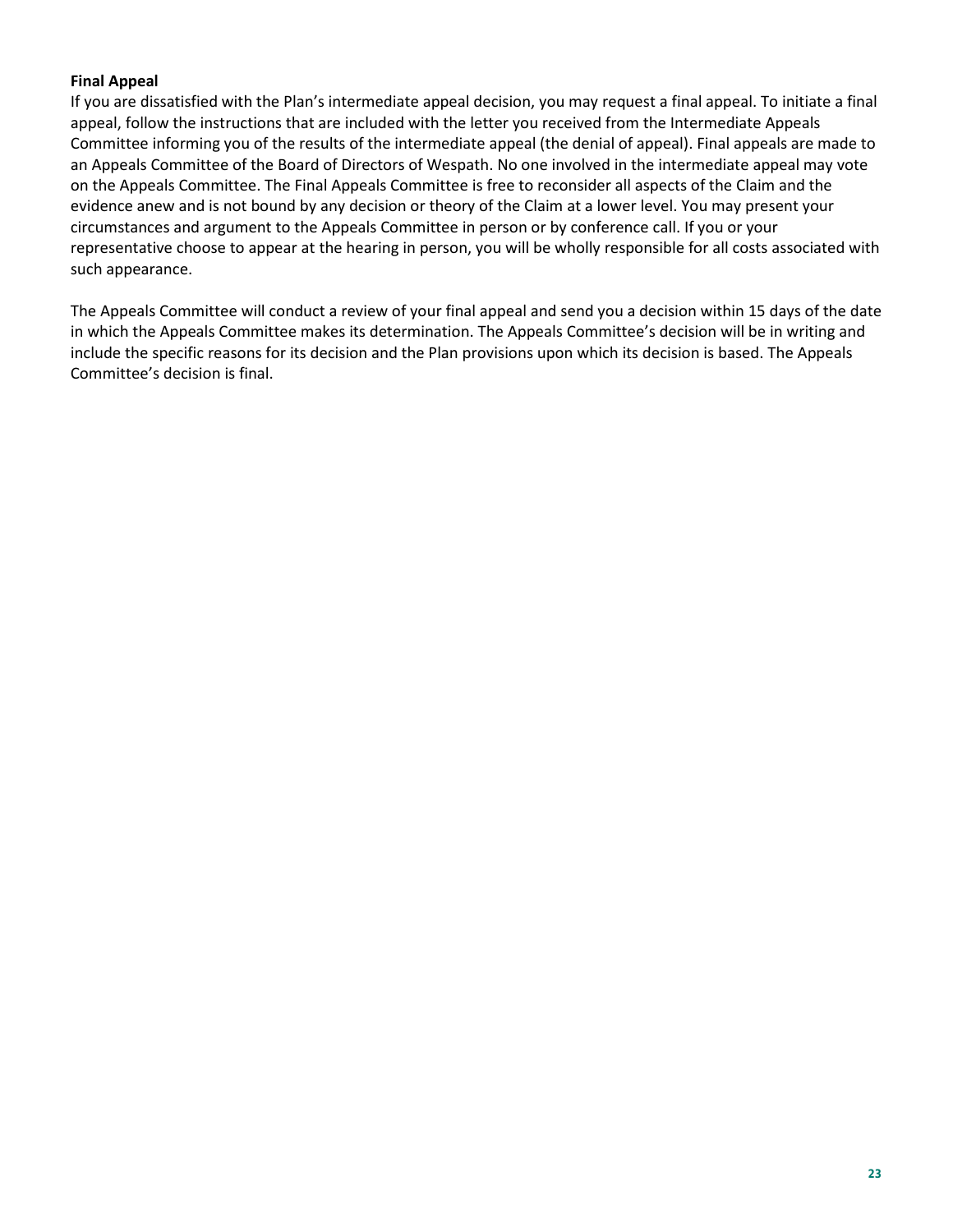### **PLAN SPONSOR RESPONSIBILITIES**

Each Plan Sponsor has the following duties with respect to the Plan:

- determine initial eligibility consistent with the terms of the Plan and enroll Clergy Employees within 90 days of each Employee becoming eligible;
- maintain records of Employees' compensation, enrollment and elections;
- remit required Contributions to Wespath;
- provide Wespath with notice of a Participant's termination of employment, termination of Conference relationship or Change of Status, where the Plan Sponsor is made aware of the Change of Status;
- provide Wespath with statistical data and other information satisfactory in form and accuracy within a reasonable time after a request;
- register with and report to government agencies, as appropriate;
- comply with applicable federal and state laws and regulations, including, but not limited to, nondiscrimination requirements;
- properly notify Clergypersons of their rights and obligations under the Plan; and
- execute an Adoption Agreement indicating its elections of optional Plan provisions and providing any other information called for by the Adoption Agreement.

The Plan Sponsor may be deemed to satisfy its duties through actions by a Salary-Paying Unit or other entity, but the Plan Sponsor remains responsible for the duties if they are not carried out in an appropriate manner or timely fashion.

### **AMENDMENT AND TERMINATION**

The General Conference may amend prospectively or retroactively any and all provisions of this Plan at any time. Wespath may amend the Adoption Agreement at any time and may amend the Plan in order to conform with federal or state law and regulations. A Plan Sponsor reasonably may amend its Adoption Agreement from year to year with respect to eligibility and other Adoption Agreement options.

Wespath may terminate a Plan Sponsor's association with the Plan for any reason by providing the Plan Sponsor 90 days written notice. In addition, Wespath may terminate a Plan Sponsor for breach of the Plan's provisions or the terms of the Adoption Agreement, or for nonpayment of required Contributions if the Plan Sponsor does not cure the breach or delinquency upon notice within 60 days. The termination of a Plan Sponsor will not excuse the Plan Sponsor from making payment in full of all required Contributions. Wespath will notify affected Participants in the case of a termination of a Plan Sponsor.

The General Conference has the right to terminate the Plan and the Trust at any time. The disposition of assets remaining in the Plan, if any, after all obligations of the Plan have been satisfied, will be at the discretion of the General Conference.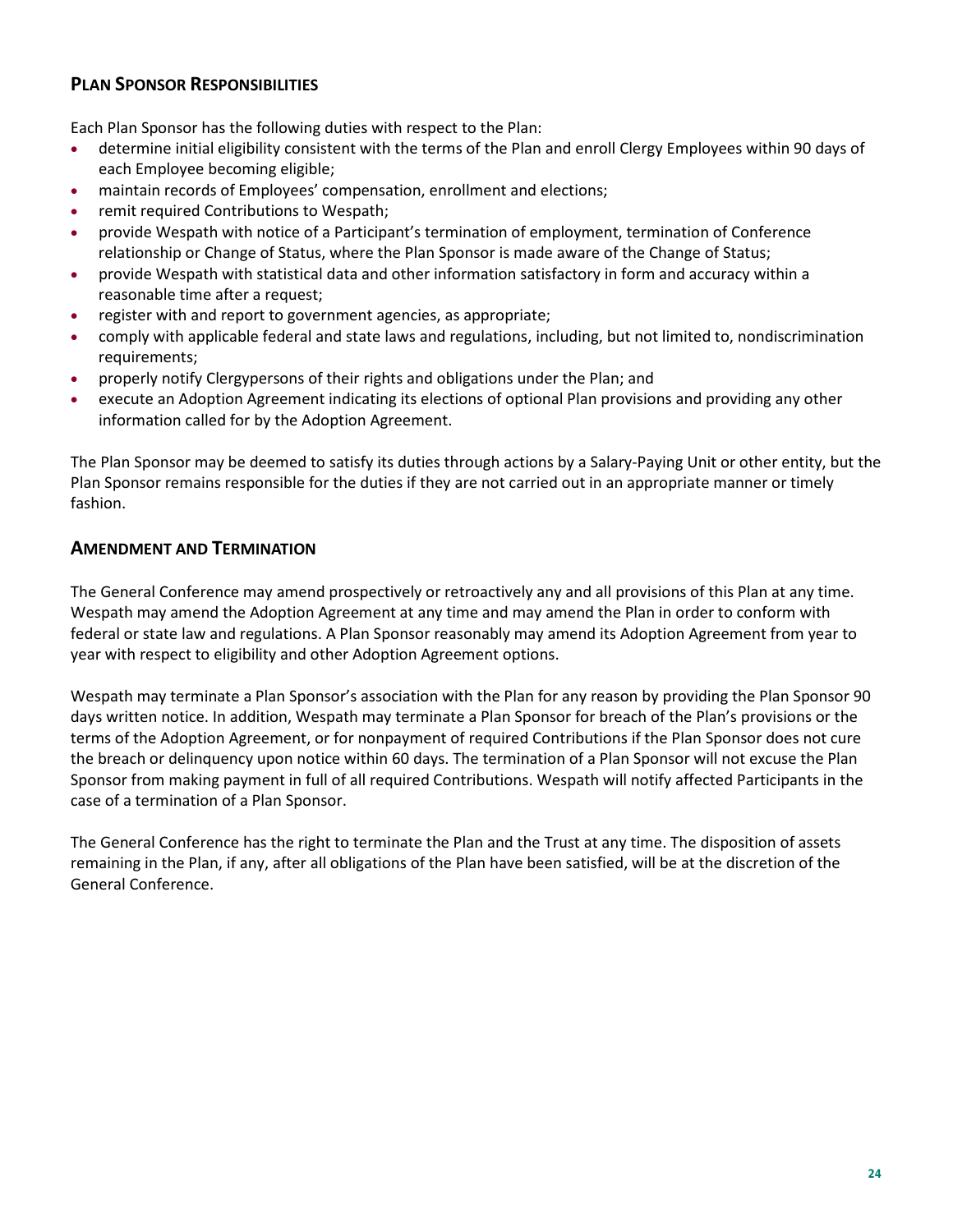### **IMPORTANT MISCELLANEOUS PROVISIONS**

#### **Not Insurance**

The Plan or Wespath is not in the business of insurance. The Plan is offered by Wespath as a self-funded Church Plan only for the benefit of eligible Clergy and their families and of organizations affiliated with Wespath through The United Methodist Church.

Though Church Plans are considered employee welfare benefit plans under §3(1) of ERISA, Title I of ERISA does not apply to Church Plans, as indicated by §4(b)(2) of ERISA. Therefore, most regulations issued by the U.S. Department of Labor do not govern the administration of the Plan.

#### **Interpretation of the Plan and Benefits**

Wespath has sole and exclusive discretion to do all of the following:

- interpret the provisions and terms of and benefits available under the Plan;
- interpret the other terms, conditions, limitations and exclusions of the Plan, including this SPD; and
- make factual determinations related to the Plan and the benefits provided under it.

Wespath has delegated some of that authority to the Claims Administrator. Wespath has delegated the authority to adjudicate disability Claims to the Claims Administrator. Wespath and the Claims Administrator (with the consent of Wespath) may delegate this discretionary authority to other persons or entities that provide services to the Plan.

#### **No Waiver**

The failure of Wespath or the Claims Administrator to enforce strictly any term or provision of this SPD or the Plan will not be construed as a waiver of such term or provision. Wespath reserves the right to enforce strictly any term or provision of this SPD and the Plan at any time.

#### **Clerical Error**

If a clerical error or other mistake occurs, that error does not create a right to benefits under the Plan. These errors include, but are not limited to, providing misinformation on eligibility or benefit coverage or entitlements. Oral statements made by Wespath, the Claims Administrator or any other person shall not serve to amend the Plan. In the event an oral statement conflicts with any term of the Plan, the Plan terms will control. It is your responsibility to confirm the accuracy of oral statements made by the agents of Wespath or its designees, including the Claims Administrator.

#### **Applicable Law**

The Plan shall be construed according to applicable federal law and the laws of the state of Illinois, other than its laws respecting choice of law.

### **Plan Document Controls**

If there are any discrepancies between this SPD and the terms and conditions set forth in the official plan document of CPP (Plan Document), the terms of the Plan Document will govern.

#### **Recovery of Excess Benefits**

If Wespath or Claims Administrator makes payments in excess of those for which the Plan is obligated to provide under its terms, the Claims Administrator and Wespath will have the right to recover the actual payment made, pursuant to a claim in equity. Wespath and the Claims Administrator will have the discretion to seek such recovery from any person to, or for whom, or with respect to whom, such payments were made from the Plan, or from other plans administered by Wespath in which a person has an interest. You are required to execute and deliver to Wespath or the Claim Administrator the instruments and documents necessary to secure this right of recovery.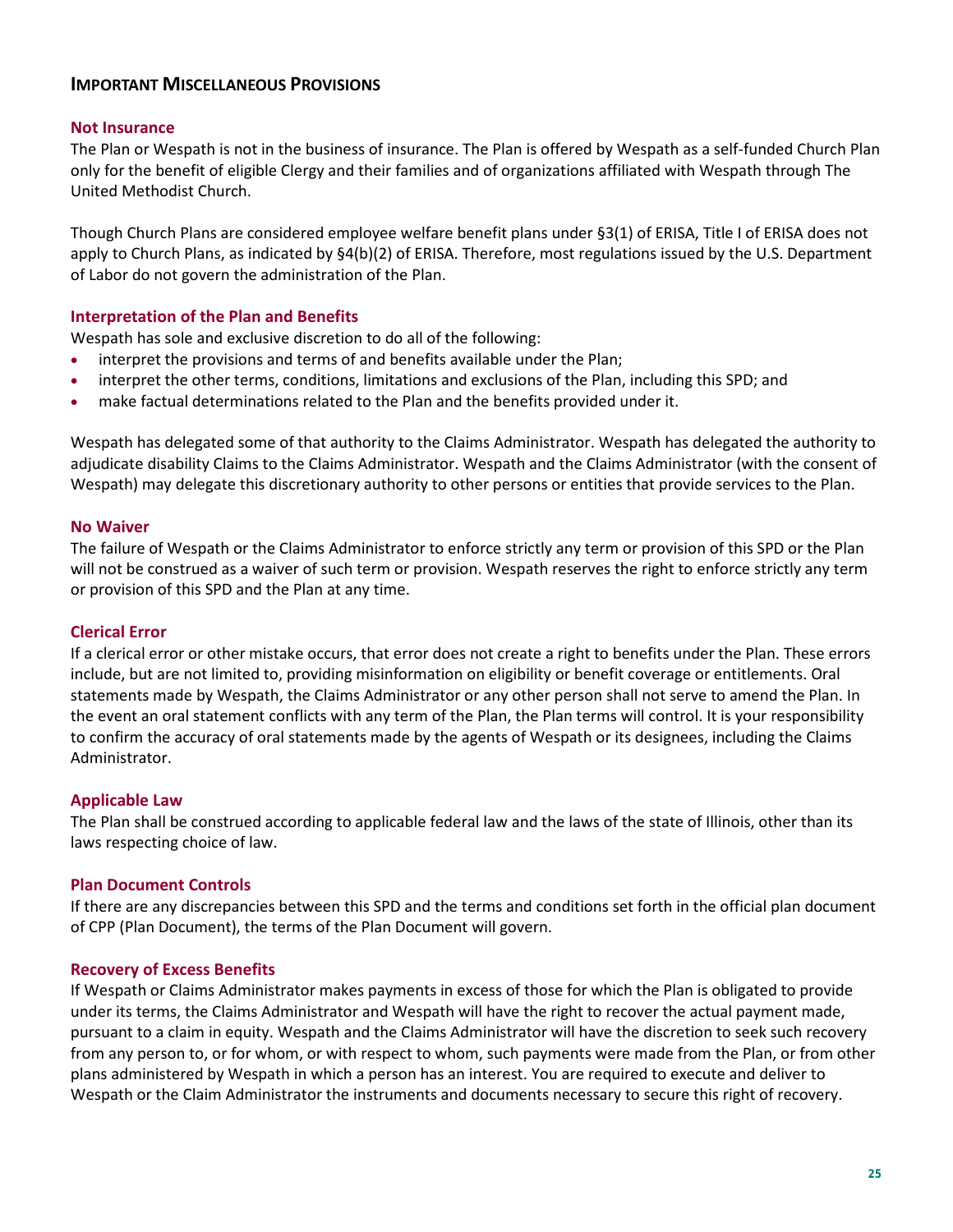### **Unclaimed Benefits**

In its sole discretion, Wespath may terminate your (or your Beneficiary's) benefits if you (or your Beneficiary) fail to notify Wespath when your (or your Beneficiary's) address changes, and we cannot locate you (or your Beneficiary) when benefits are due. Wespath will send a notice to you (or your Beneficiary) by certified letter with return receipt requested, to the last address we have on file. If you (or your Beneficiary) fail to contact us within 12 months after the notice, your (or your Beneficiary's) benefits will be forfeited and used to provide for the expenses of administration and other benefits payable under the terms of CPP. Such action by Wespath will fully discharge CPP and Wespath of all liability.

### **Relinquishment or Refusal of Benefits**

You or your Beneficiary may voluntarily relinquish in writing, for not more than one year at a time, all or part of any benefits that are in pay status. Once relinquished, you or your Beneficiary cannot recover the benefits. The relinquished benefit amount will remain in CPP and be used for the payment of other benefits.

Your Beneficiary may refuse or disclaim a benefit that he or she is otherwise entitled to receive. Any refusal or disclaimer must be of the entire benefit before the payment is received. The effect of a refusal will be to treat your Beneficiary as if he or she predeceased you.

### **Non-Alienation of Benefits**

Except where provided otherwise in CPP, your benefits may not be alienated, sold, assigned, transferred, pledged, encumbered or garnished at any time. Any attempt to alienate, sell, transfer, assign, pledge or otherwise encumber any benefits will be void.

### **Legal Disability or Incapacity**

If, in Wespath's opinion, a legal disability or incapacity has rendered a person unable to manage his or her own financial affairs, Wespath may make benefit payments directly to the person, to the person's legal representative, or to the person's relative or friend (to be used exclusively for the person's benefit) and in a manner Wespath deems advisable. In any such case, Wespath's decision will be final, binding and conclusive upon all interested persons, and Wespath will not be obligated to see to the proper application or expenditure of any payment so made. Any payment made will completely discharge the obligation for making such payment under CPP.

### **CPP Benefits under the Prior Plan**

Persons who received benefits on December 31, 1981 from the prior plan, Disability and Survivor Benefit Fund of the Ministers Reserve Pension Fund, shall receive benefits under the terms and conditions of CPP. For more information about these benefits, please contact Wespath.

### **Fraud or Deception**

If you knowingly defraud or deceive Wespath by providing materially false, incomplete or misleading information, Wespath will deny your claim and you may be subject to prosecution or punishment to the full extent under state and federal law. Wespath has the full authority to pursue all appropriate legal remedies in the event of fraud.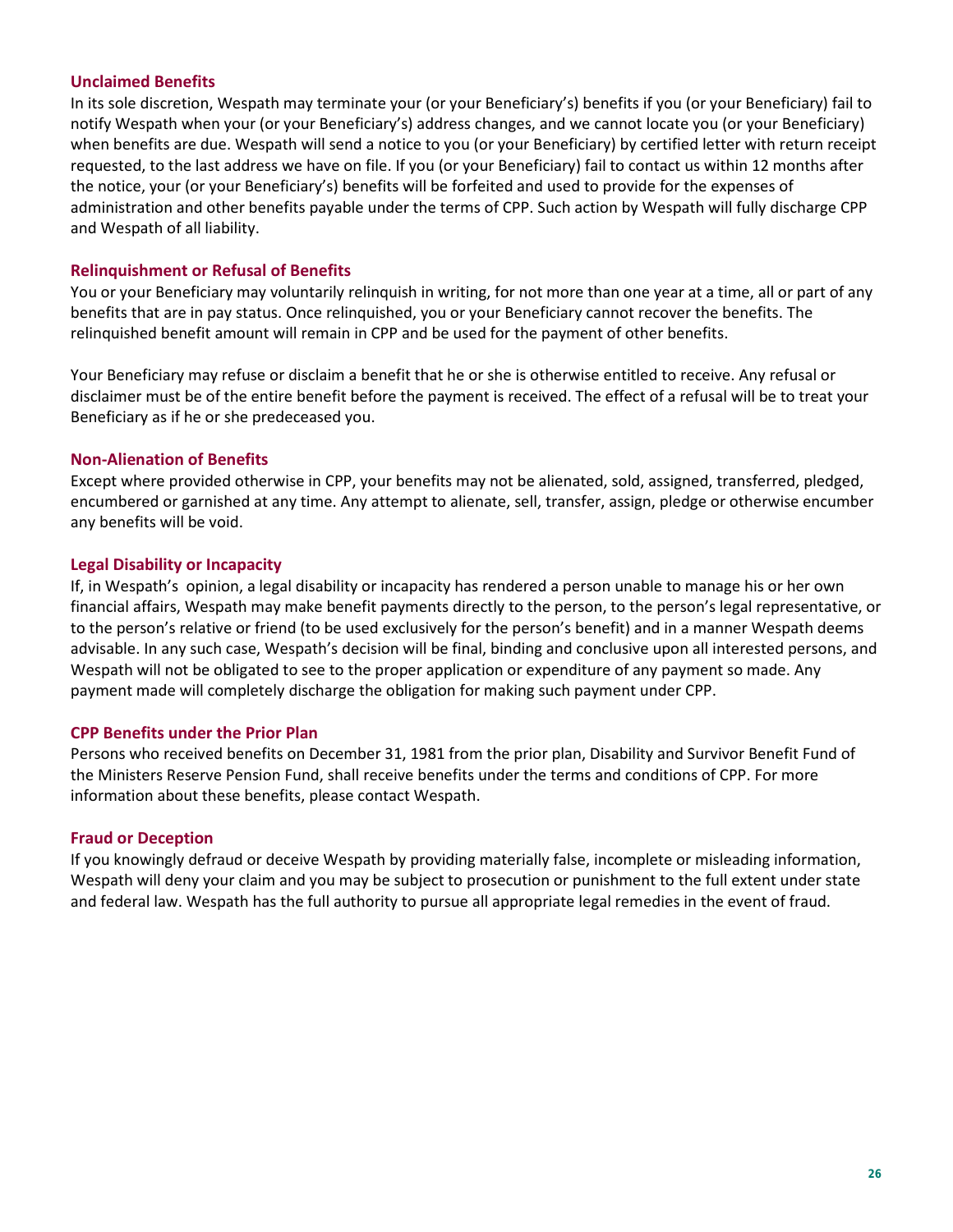### **DEFINITIONS**

#### **Adoption Agreement**

An agreement is executed by each Plan Sponsor and, if accepted by Wespath, becomes part of the Plan. An Adoption Agreement is the means by which a Plan Sponsor adopts the Plan and specifies any optional provisions, such as eligibility criteria.

### **Active Participant**

A Participant, other than a Retired Participant, who meets the eligibility requirements and who is enrolled in CPP.

### **Appropriate Available Treatment**

Appropriate care or services which are: 1) generally acknowledged by physicians to cure, correct, limit, treat or manage the disabling condition; 2) accessible within a reasonable geographic area of the Participant; 3) provided by a physician who is licensed and certified by the American Board of Medical Specialties or the American Board of Physician Specialties (osteopaths) and qualified in a discipline suitable to treat the disabling injury or sickness; and 4) in accordance with generally accepted medical standards of practice.

In addition, "Appropriate Available Treatment" with respect to a Mental Illness (as defined below) means care or services which are: 1) generally acknowledged by psychiatrists and psychologists to cure, correct, limit, treat or manage the disabling condition; utilizing both psychotherapy and psychopharmacology modalities when indicated, occurring with a regular frequency, as defined by accepted guidelines, as long as the condition is significantly decreasing capacity, including the obtaining of second opinions when there is little clinical improvement after six months; 2) accessible within a reasonable geographic area of the Participant; 3) provided by a provider who is a licensed psychologist, psychiatrist or both; and 4) in accordance with generally accepted American Psychological and Psychiatric Association's standards of practice.

### **Beneficiary**

The individuals(s), trust(s), estate(s) or other legal person(s) you or your Surviving Spouse designate to receive your or your Surviving Spouse's interest in CPP, which is payable in the event of your or your Surviving Spouse's death.

### *The Book of Discipline*

The body of Church law established by the General Conference of The United Methodist Church, as amended from time to time.

### **Claim**

A Claim is notification in a form acceptable to Wespath. This notification should include details, including your name, age, gender, identification number, and any other information that Wespath may request.

### **Claims Administrator**

For administration of disability benefits provided by the Plan, the Claims Administrator is Liberty Life Assurance Company of Boston. Wespath has delegated certain administrative and fiduciary duties to the Claims Administrator pursuant to contractual arrangements, including, but not limited to, adjudication of Claims. The Plan's Claims Administrator may be changed at the discretion of Wespath.

### **Clergy or Clergyperson**

A person who is: a) a Bishop; b) a Clergyperson who is a member in full connection, a probationary member or an associate member of a Conference; or c) a full-time local pastor, (as these terms are defined in *The Book of Discipline*).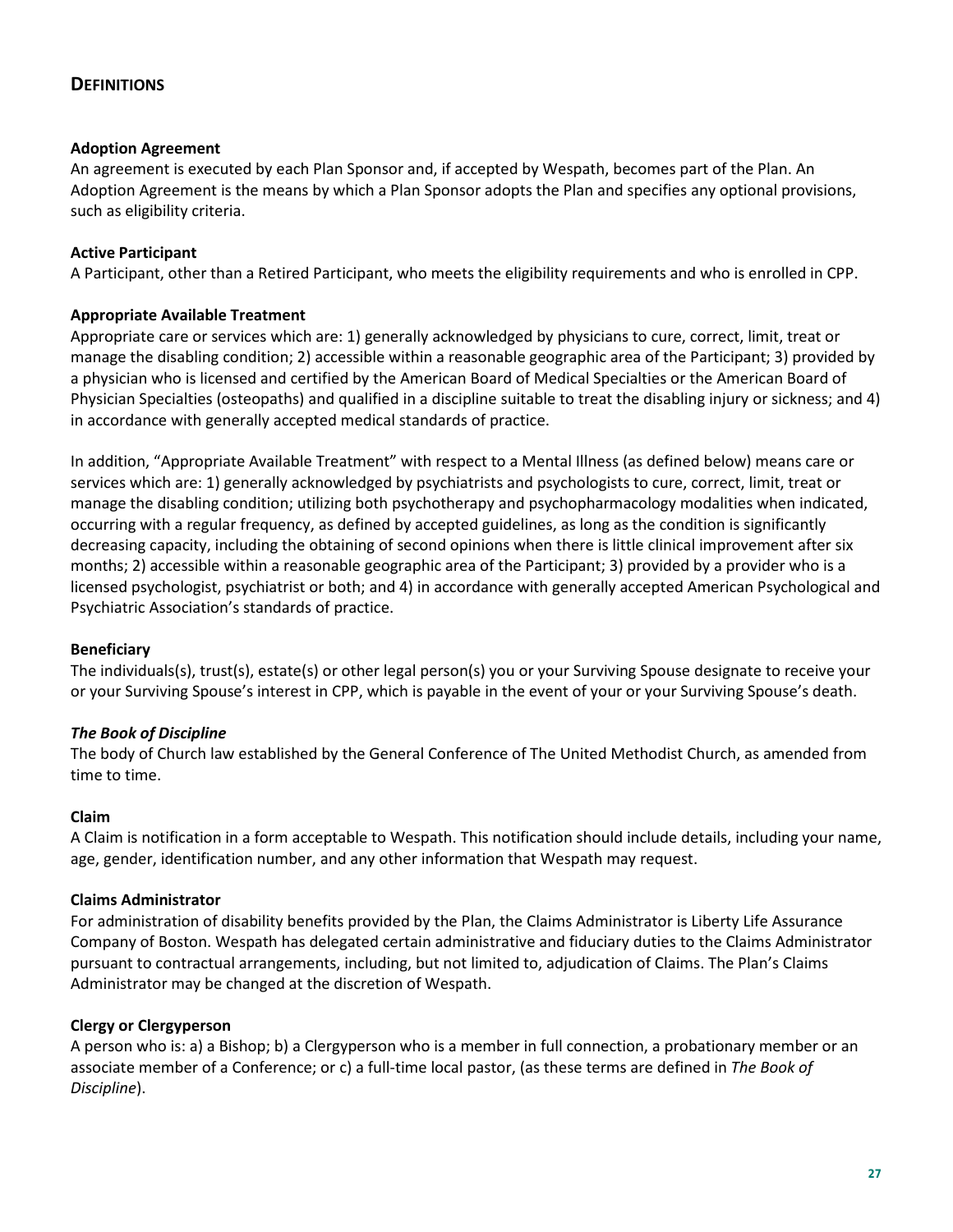### **Clergy Retirement Security Program (CRSP)**

The Church-provided pension plan available for eligible Clergy of The United Methodist Church.

#### **Code**

The Internal Revenue Code of 1986, as amended from time to time.

#### **Conference**

An Annual Conference, Provisional Conference or Missionary Conference of The United Methodist Church that is located in a Jurisdictional Conference in the U.S. (as these entities are defined in *The Book of Discipline*).

#### **Contribution Base**

Your Plan Compensation to the extent that it does not exceed 200% of the Denominational Average Compensation.

#### **Denominational Average Compensation (DAC)**

The average annual Plan Compensation of Active Participants and participants in the Clergy Retirement Security Program, who, in either case, are currently receiving compensation as full-time Clergypersons, which average is determined in accordance with procedures established by Wespath. Compensation not reported in a timely fashion to Wespath will not be included in the computation of the Denominational Average Compensation.

#### **General Board**

The General Board of Pension and Health Benefits of The United Methodist Church, Incorporated in Illinois. As of July 2016, the General Board is doing business as Wespath Benefits and Investments (Wespath).

#### **Mental Illness**

A psychiatric or psychological condition classified in the *Diagnostic and Statistical Manual of Mental Health Disorders (DSM),* published by the American Psychiatric Association as of the date the disability is determined to have begun.

#### **Participant**

A Clergyperson who: a) has become eligible to participate in CPP, b) has been enrolled in CPP, and c) is either an Active Participant or a Retired Participant. References to "you" and "your" throughout this SPD are references to a Participant.

### **Plan Administrator**

The General Board of Pension and Health Benefits of The United Methodist Church, Incorporated in Illinois, or its designee. As of July 2016, the General Board is doing business as Wespath Benefits and Investments (Wespath).

### **Plan Compensation**

The sum of the following for amounts paid by your Plan Sponsor for a Plan Year: a) your Code Section 415 compensation (excluding 415 Compensation paid to a Clergyperson in lieu of Plan Sponsor-provided group health coverage for the Clergyperson and his or her family and including, if you are a self-employed Clergyperson, your Code Section 415 compensation earned in the course of such self-employment); b) cash excluded from your taxable cash salary pursuant to Code Section 107(2); and c) if applicable, when parsonage is provided as part of your compensation, 25% of the sum of (a) and (b).

#### **Plan or Plan Document**

The Comprehensive Protection Plan (CPP) document, effective January 1, 2013.

### **Plan Sponsor**

The Conference, Salary-Paying Unit or general agency as described in the "Plan Sponsor" portion of the "Eligibility" section of this SPD.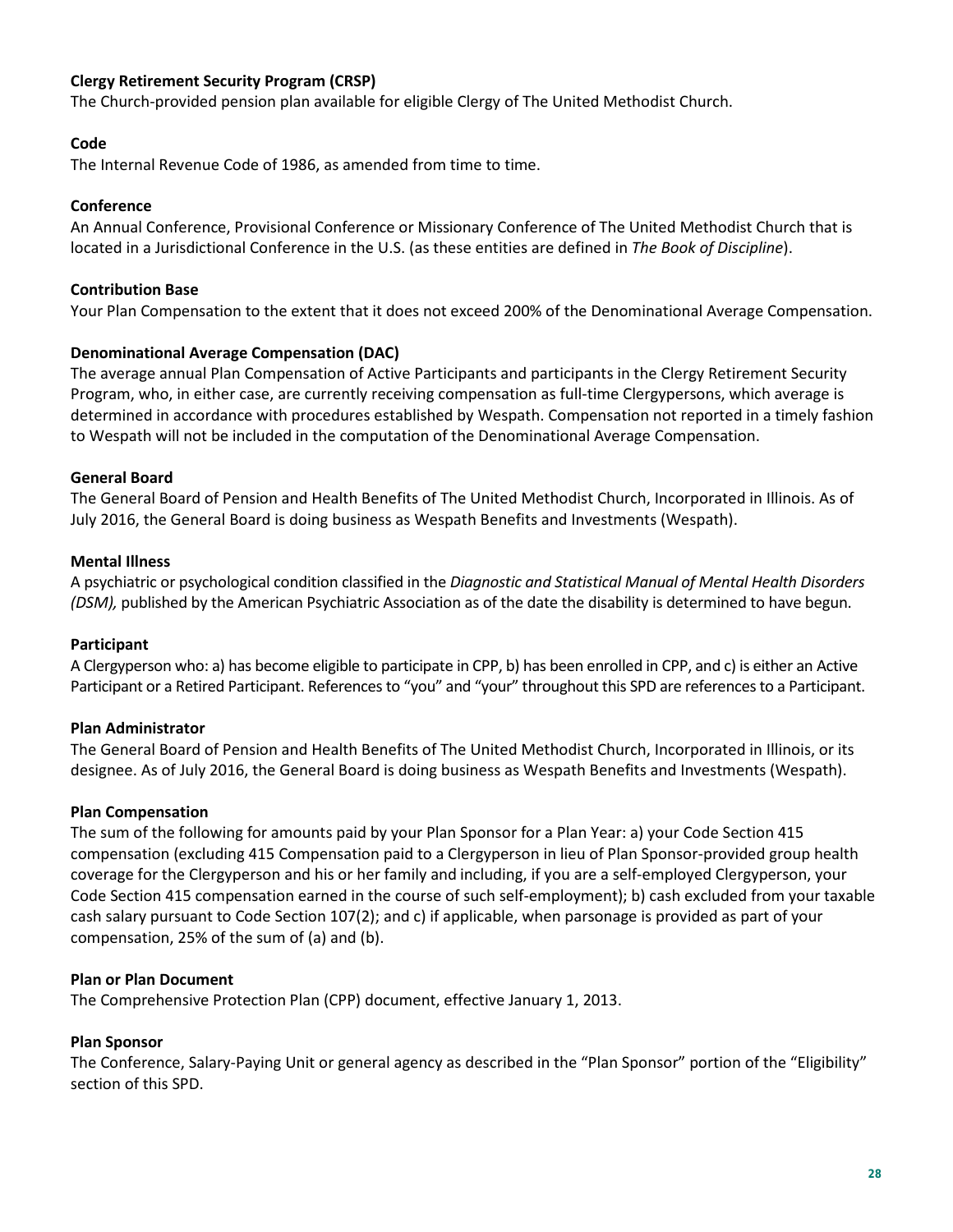### **Plan Year**

The term Plan Year means the 12-month period ending on December 31 of each calendar year.

### **Pre-Existing Condition**

Any condition of health or sickness for which you received medical treatment or consultation within 365 days prior to the date you become an Active Participant and which is the condition (or related to or the cause of the condition) that is the basis for your claim for disability benefits.

### **Retired Participant**

A Participant, other than an Active Participant, who meets the retiree eligibility requirements and who is enrolled in CPP, including participants with a status of "involuntary retirement.'"

### **Salary-Paying Unit**

One of the following units associated with The United Methodist Church:

- General Conference;
- a General Agency;
- a Jurisdictional Conference;
- a Conference:
- a Conference board, agency or commission;
- a local Church located in a Conference; or
- any other entity to which a Clergyperson under Episcopal appointment is appointed.

### **Separation from Service**

The end of an Active Participant's appointment resulting in the Active Participant's severance or separation from employment (cessation of work) with the Salary-Paying Unit (e.g., local church) under the common law standard for employment (generally the last day for which remuneration or compensation is made for services performed), or resulting in the participant no longer serving in any capacity at the Salary-Paying Unit.

### **Spouse**

For purposes of the Plan, a person who is married to a Participant (or to a Surviving Spouse) in accordance with the law of the jurisdiction in which the Spouse resides, except that a person who is a "common law" Spouse shall not be a Spouse for the purposes of the Plan. A person who is a Spouse shall still be a Spouse even if the person is geographically or legally separated (but not yet divorced) from the person to whom he or she is married.

### **Surviving Spouse**

Your widow or widower who was married to you on the date of your death.

### **Transition Benefits**

Severance pay benefits (Transition Payments), continuation of certain CPP death benefits, Conference group health plan continuation coverage, and outplacement services offered under the Voluntary Transition Program.

### **Transition Participant**

An Active Participant as of the date of Separation of Service who satisfies the Voluntary Transition Program eligibility requirements.

### **Transition Payments**

Severance benefits payable under the Voluntary Transition Program.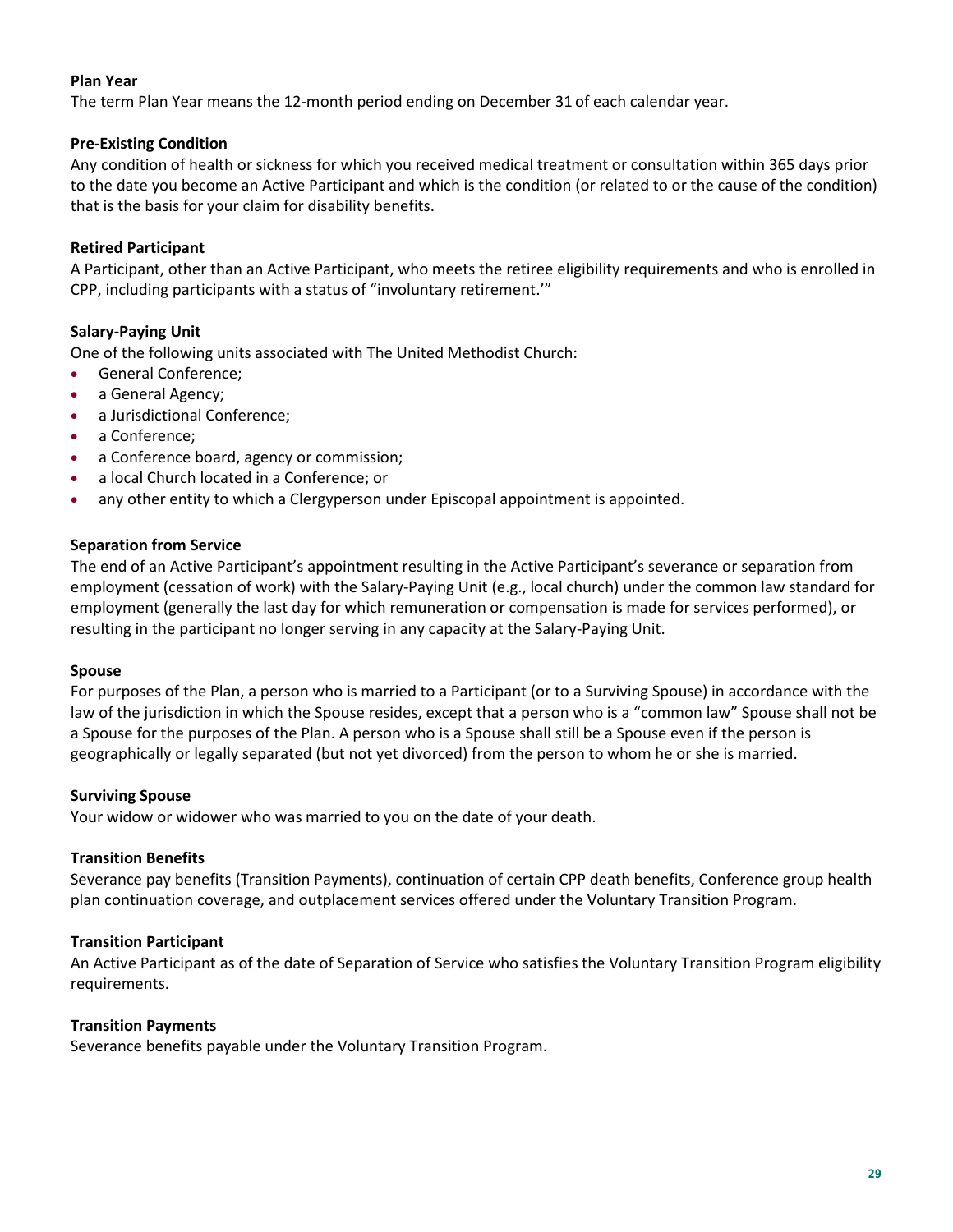### **Transition Period**

A period beginning the first of the month following Separation from Service and lasting a period of time equal to two weeks for every year of continuous appointed service as a Clergyperson, up to a maximum of 26 weeks.

### **Wespath**

Wespath (Wespath Benefits and Investments) administers the Comprehensive Protection Plan (CPP) and other health, welfare and retirement benefits and investments. Wespath is a general agency of The United Methodist Church.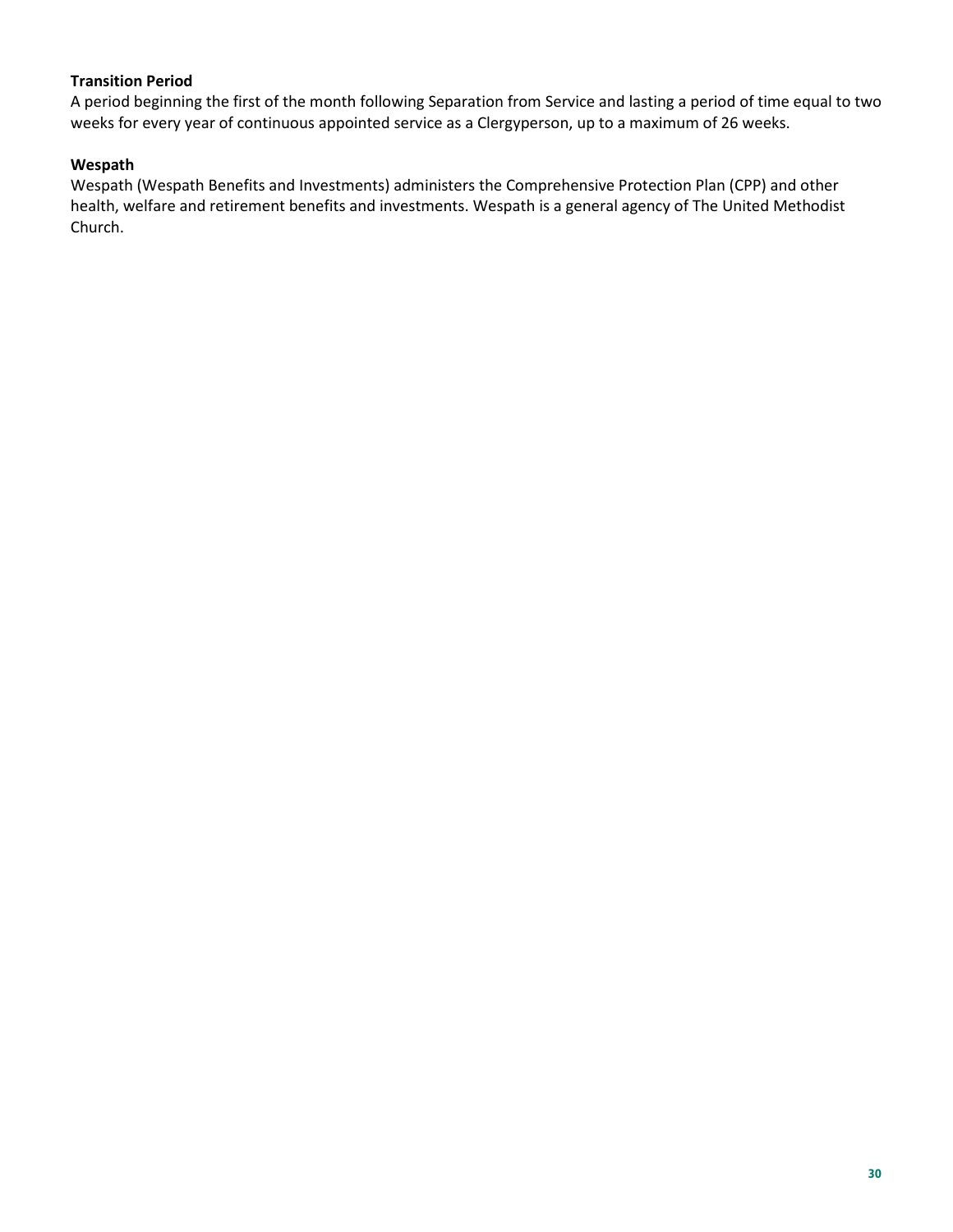### **GENERAL INFORMATION**

### **Name and Address of the Plan Administrator**

General Board of Pension and Health Benefits of The United Methodist Church, Incorporated in Illinois (dba Wespath Benefits and Investments) 1901 Chestnut Avenue Glenview, Illinois 60025 (847) 869-4550

#### **Name and Address of the Designated Agent for Service of Legal Process**

General Board of Pension and Health Benefits of The United Methodist Church, Incorporated in Illinois (dba Wespath Benefits and Investments) 1901 Chestnut Avenue Glenview, Illinois 60025 (847) 869-4550

### **Name and Address of the Third-Party Claims Administrator for Disability Benefits**

Liberty Life Assurance Company of Boston 175 Berkeley Street Boston, MA 02116

#### **Internal Revenue Service Identification Number**

The corporate tax identification number assigned by the Internal Revenue Service to Wespath is 36-2166979.

### **Method of Funding Benefits**

Disability and death benefits are self-funded or self-insured from accumulated assets and are provided directly from the Protection Benefit Trust of The United Methodist Church.